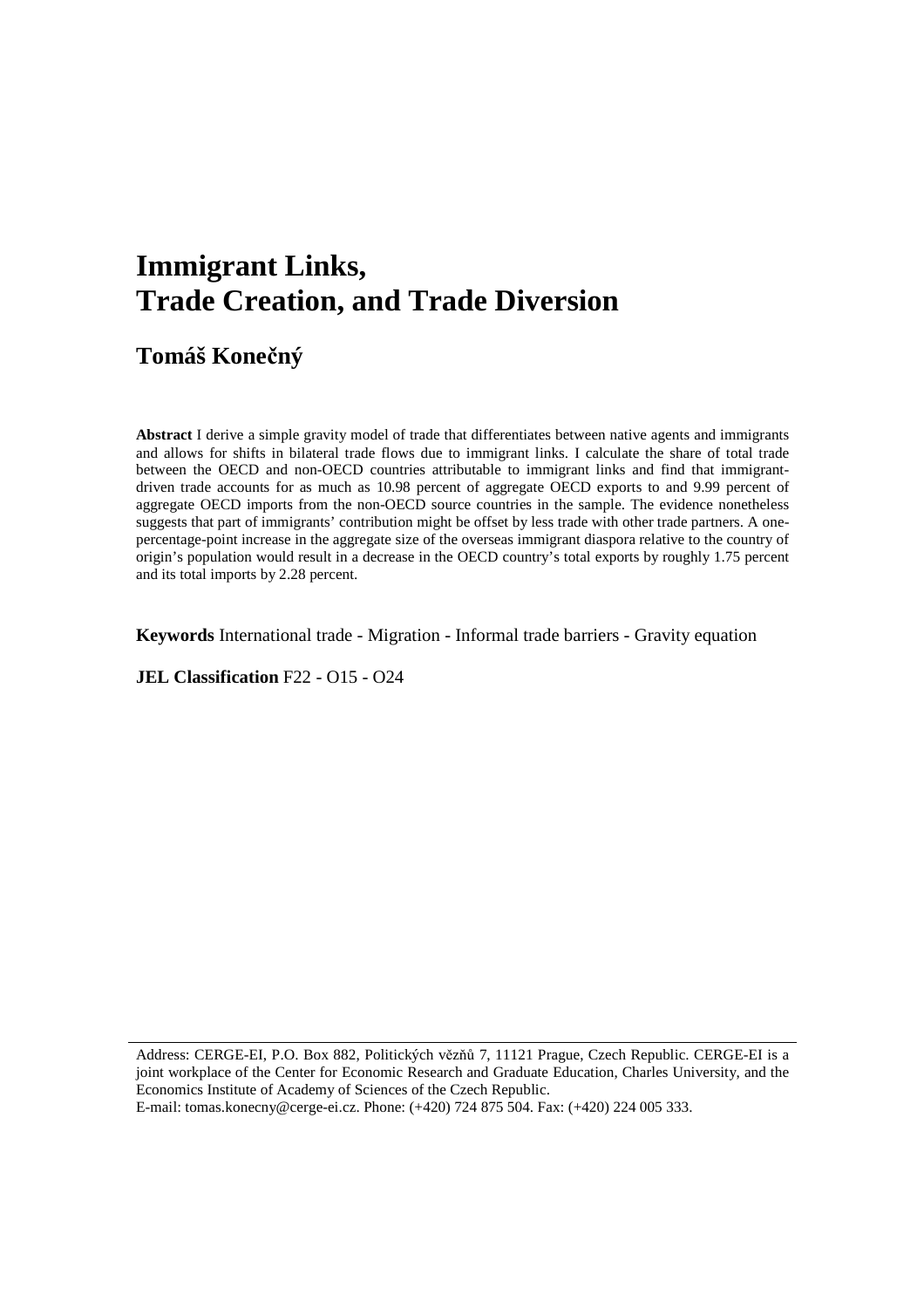## 1 Introduction

Informal trade barriers have become one of the central points in the debate launched by Trefler's "mystery of the missing trade " (Trefler 1995), i.e., the finding that nations tend to trade too much intranationally and too little internationally. Particular attention has been directed towards insufficient information on available trading opportunities and imperfect contract enforcement. Some social networks seem to be well equipped to deal with both kinds of informal trade barriers. These networks, often defined by common ethnicity or religion, can provide useful information and trade contacts to their members and/or employ some sort of collective punishment mechanism that could substitute for inadequate enforcement institutions. In particular, numerous studies have examined the impact of immigrant networks on trade. The results of these studies consistently support the notion that immigrant links indeed facilitate bilateral trade between host and source countries.

My paper offers three extentions to the existing literature. First, I derive a simple measure of immigrant links and calculate the share of aggregate trade attributable to immigrant populations for each host and source country. This has not been possible in studies that have employed the natural logarithm of immigrant stock as a measure of immigrant links (e.g., Head and Ries 1998; Girma and Yu 2002; and Heerander and Saavedra 2006), given that it only allows the calculation of immigrants' marginal but not overall contribution to trade. I find that immigrant links account for as much as 10.98 percent of the OECDís aggregate exports to and 9.99 percent of aggregate imports from the source countries in the sample.

Second, the existing literature focuses almost exclusively on the direct impact of immigrants on bilateral trade between the host country and country of origin. I use a formal framework to model potential complementary effects on countries' aggregate trade and Önd some empirical support for the hypothesis that immigrant-driven trade gains might be partially offset by lower trade volumes with other trade partners. The present estimates thus represent a likely upper bound for the contribution of immigrant links to international trade.

Finally, the literature on migration and trade suffers from a lack of evidence on the direction of causality. I instrument the immigrant links by the natural logarithm of population density and the share of passport costs in real GDP per capita in the source country (McKenzie 2005) and find some evidence for the causal link running from immigration to trade.

The following section reviews the existing empirical research on the role of immigrant links in international trade. The model is presented in Section 3 and data employed in Section 4. The following sections discuss empirical results and their robustness. Section 7 concludes.

## 2 Evidence on trade and immigrant links

A number of country-specific studies exist that estimate the relationship between trade and immigrant links. For example, (Gould 1993) analyzes migration ináows in the U.S. using panel data from 1970 to 1986 and predicts a 10-percent increase in immigrant stock to raise U.S. exports by 4.7 percent and U.S. imports by 8.3 percent. An exercise using Canadian data has been produced by Head and Ries (1998). The authors employ two different measures of immigrant links, namely the cumulative sum of immigrant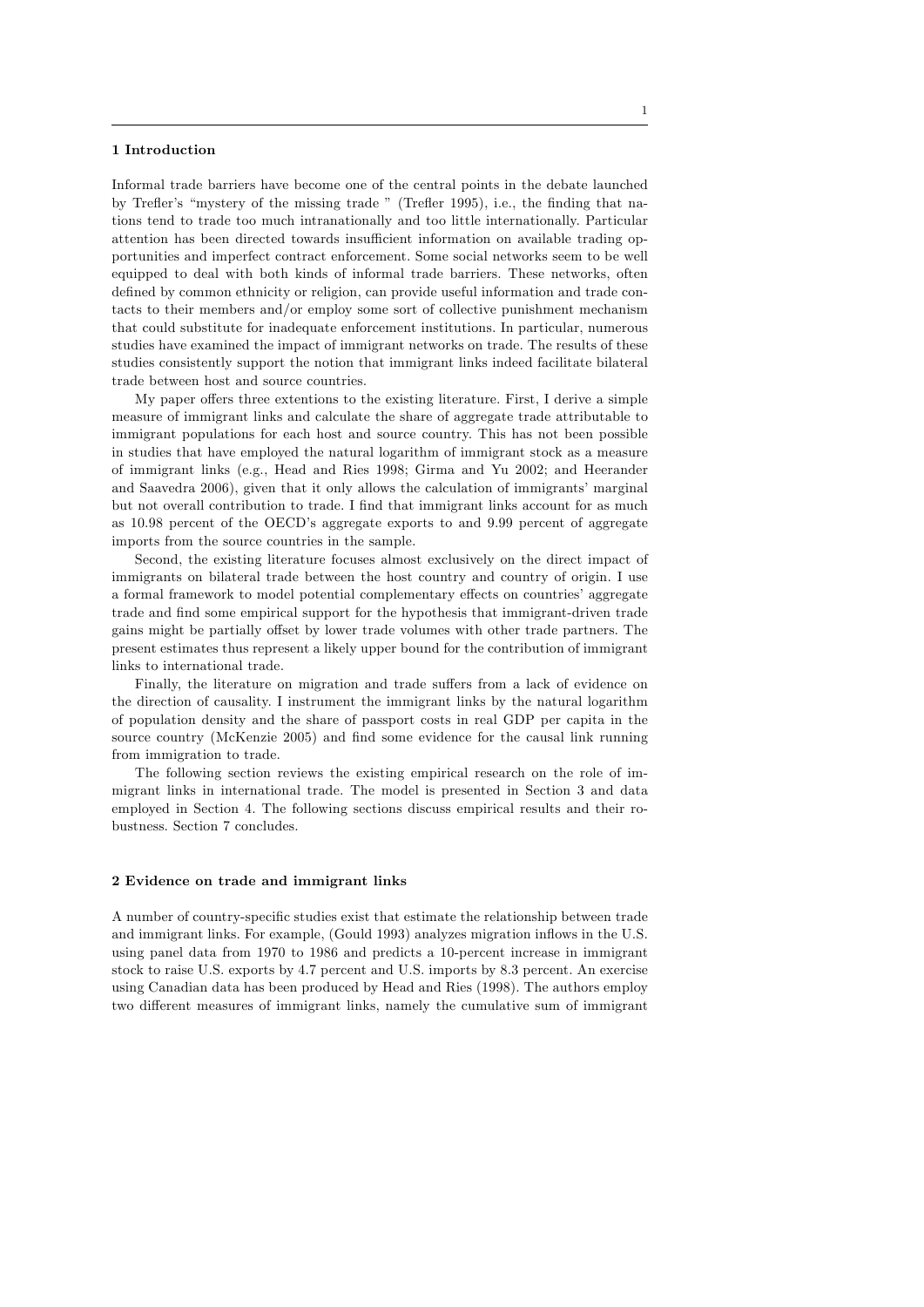inflows after 1970 and the imputed immigrant populations using census data, and they report a 10-percent increase in the immigrant stock to raise Canadian bilateral exports by 1.0-1.3 percent and imports by  $3.1$ -3.9 percent.<sup>1</sup> Other more recent country studies include e.g., Girma and Yu (2002) for the U.K.; (Blanes 2005) for Spain; and (White 2007a) for Denmark. A recent study on Australian data by Clarke and Hillberry (2009) is, to the author's knowledge, the only one that does not find any significant effect of immigration on bilateral trade.

A number of studies focus on the characteristics of immigrants' country of origin ináuencing immigrant-driven trade. The Canadian study by Head and Ries (1998) finds that a trade contribution of more recent immigrant cohorts from East Asian and Latin American countries tends to exceed that of traditional migrant communities from within the European continent. The U.S. study by (White 2007b) divides source countries into four income groups and estimates the immigrant-link effect for each distinct group. His results indicate that immigrant networks from low income economies exert stronger influence on trade than their higher income counterparts. On the contrary, (White 2007a) finds the opposite result for Danish data.

Herander and Saavedra (2005) explore the spatial dimension of immigrant networks. Focusing on trade-creation effects of immigrant networks operating within and between the U.S. states, the results show a consistently stronger impact on U.S. state export volumes to a source country for local as compared to out-of-state populations. In particular, their results qualitatively conform to previous estimates in that a 10 percent increase in the local state immigration should on average increase the stateís exports by 1.6 percent. The estimated impact of the out-of-state immigrant population then raises the states' export volumes by 0.7 percent only.

The study by (Dolman 2007) uses the total share of immigrants in the host country and finds that immigrants have an effect on the directions of trade rather than on total trade volumes. Unlike (Dolman 2007), the present study derives the total share measure within a formal framework and examines an additional dimension of trade spillovers, namely the role of foreign diasporas defined as immigrant networks from the same country of origin located in different host economies. The following section presents the estimation framework.

# 3 Model

I consider three mechanisms through which immigrants ináuence trade. 1) Immigrants located in a given host country facilitate trade by forming joint ventures with agents in their country of origin. 2) Immigrants' joint ventures reduce the probability of forming a joint venture between host-country's natives and agents in the immigrants' country of origin. 3) Immigrant communities in a given host country divert a fraction of joint ventures that would have otherwise been created between host's natives and agents from the concerned country of origin.

Assume the world population N is distributed across  $J + I$  countries, where J and  $I$  are labelled host and source economies respectively, and which differ in size and structure of their population. Each agent regardless of location and status has linear preferences and is endowed with  $x$  units of indivisible input normalized to zero, which

<sup>1</sup> The link between immigration and Canadian trade has also been studied by (Helliwell 1997) and Wagner, Head and Ries (2003).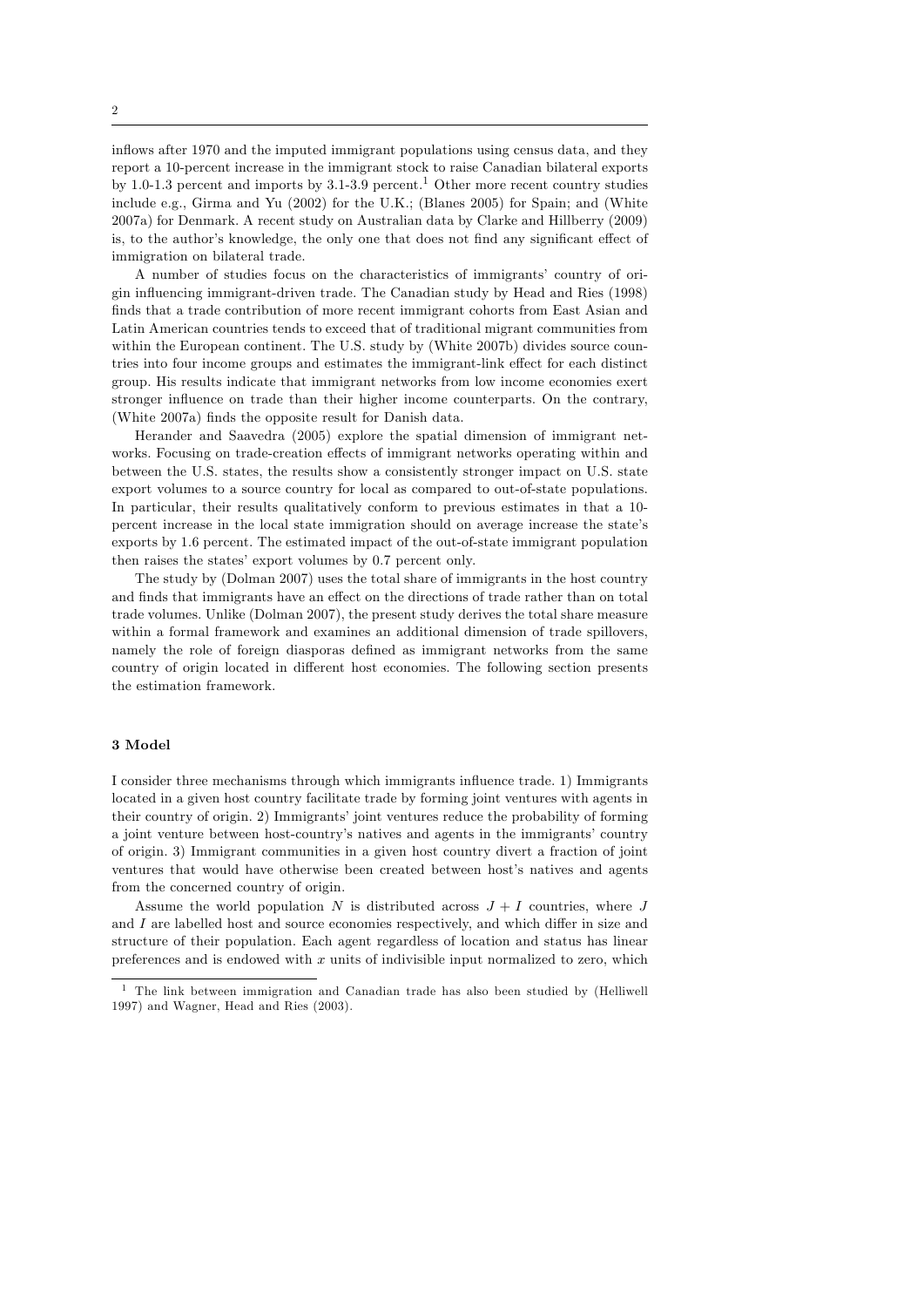can be used either for local production or as an input into a joint venture with a foreign partner. Local production technology transforms the normalized input into 1 unit of output. Within the joint venture, each of the participating parties has to invest their whole endowment to produce a) either  $2a$  in case the venture has been formed between native agents from i and j, or b) 2b once both parties originate from j, yet one has the status of immigrant in host j. Different productivities between joint ventures  $\{a, b\} > 1$ are measures of match quality. The present model assumes that  $\{a, b\} > 1$  is a result of the combination of host country and source country's specific knowledge. Distinct productivities of joint ventures reflect, e.g., different outside options of immigrants versus native agents in host country  $j$ . Agents within one country or agents from two host countries cannot form a joint venture.

The total  $N_j$  population in each host economy  $j$  consists of  $\sum_i m_{ij}$  immigrants from source countries i and  $N_j - \sum_i m_{ij}$  native agents, where  $m_{ij}$  equals the immigrant population from  $i$  residing in  $j$ . Source economies  $i$  consist of native agents only. Native agents in  $i$  and  $j$  have to incur search costs  $s$  in case they opt for foreign investment and look for potential trade partners. During their random search for a joint venture, native agents in j might fail to meet foreign agents with a probability  $(1 - p_i)$ , where  $p_i$  equals the probability that a searching native agent from country j forms a joint venture. Immigrants in j coming from source countries  $i$  are identical to native agents, but they know the identity of agents from source country i without having to incur search costs s. Note that immigrants never choose to produce locally or to form a joint venture with agents from other than their source country i. Instead, they contact native agents in source economy  $i$  and set up a joint venture. Native agents in  $i$  always agree to form a joint venture because  $a > 1$  and the agents do not have to incur search costs, given that they were contacted by the foreign party.

The remaining populations in each country anticipate the choices of immigrants and of contacted native agents in source economies and select local production if and only if net expected profits exceed gains from a joint venture and/or uncontacted native agents in source  $i$  would not accept the potential offer. The participation constraints of native agents in host country j are as follows:<sup>2</sup>

produce locally iff  $1 > [(1 - p_j) + p_j a] - s$ invest in other countries iff  $1 \le [(1-p_j)+p_j a] - s$  and  $1 \le [(1-p_i)+p_i a] - s$ ,

where  $p_i$  corresponds to

$$
p_j = \frac{\sum^i \left[ N_i - \sum^j m_{ij} \right]}{N_I} \min \left[ 1, \frac{N_I}{N_J} \right],
$$

and  $p_i$  equals

$$
p_i = \frac{\sum^j \left[ N_j - \sum^i m_{ij} \right]}{N_J} \min \left[ 1, \frac{N_J}{N_I} \right].
$$

I take an approximation and assume the shares of overall immigrant populations in host countries and the size of immigrant communities with respect to their source country populations are sufficiently small, i.e.,  $h_j = \frac{\sum_i^i m_{ij}}{N_j} \to 0$ ,  $\forall j$  and  $d_i = \frac{\sum_i^j m_{ij}}{N_i} \to 0$ ,

<sup>2</sup> I assume both investors in a joint venture play a Nash bargaining solution and split the resulting joint surplus 2a equally. Searching parties cover their costs s individually.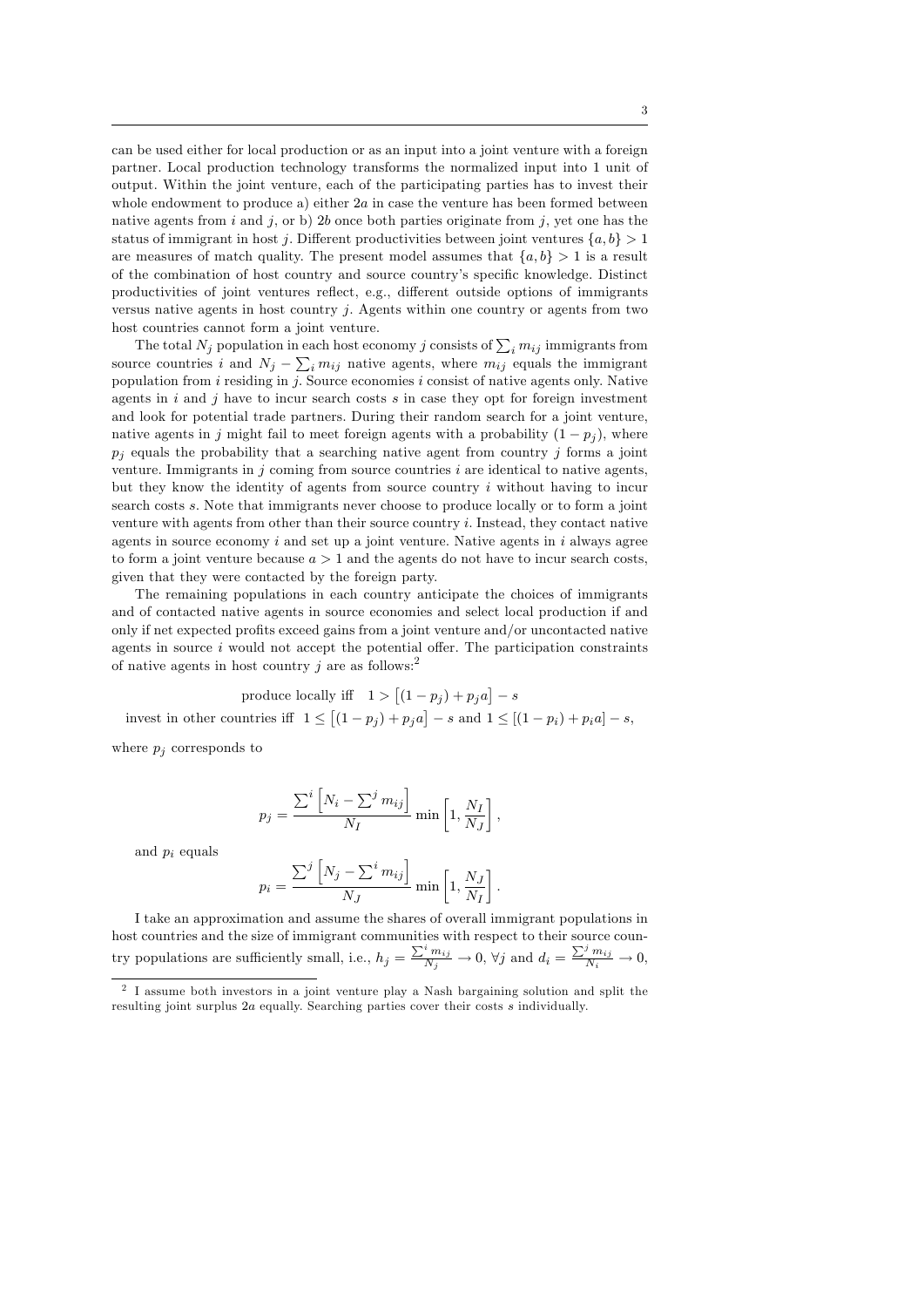$\forall i, j$ .<sup>3</sup> Then  $p_j \to 1$ ,  $p_i \to 1$ , and country j's share in the aggregate output of all host countries equals

$$
\frac{GDP_j}{GDP_J} = \frac{N_j \left[ (1 - h_j) (1 - s) + bh_j + (a - s) (1 - h_j) p_j \right]}{\sum^j N_j \left[ (1 - h_j) (1 - s) + bh_j + (a - s) (1 - h_j) p_j \right]} = \frac{N_j}{\sum^j N_j}, \quad (1)
$$

where the terms in the brackets correspond to the contributions of local production, immigrant joint ventures, and joint ventures of native agents.

Similarly, a source country  $i$ 's share in output of all source countries corresponds to

$$
\frac{GDP_i}{GDP_I} = \frac{N_i \left[ (1 - d_i) (1 - s) + bd_i + (a - s) (1 - d_i) p_i \right]}{\sum^i N_i \left[ (1 - d_i) (1 - s) + bd_i + (a - s) (1 - d_i) p_i \right]} = \frac{N_i}{\sum^i N_i}.
$$
 (2)

For  $N_J \leq N_I$  and using (1), trade volume  $T_{ij}^N$  generated by host j natives' joint ventures equals  $\rm ^{4\,5}$ 

$$
T_{ij}^N = (a-s) N_J \frac{GDP_i GDP_j}{GDP_I GDP_J} \left(1 - \frac{\sum_{j=1}^J m_{ij}}{N_i}\right) \left(1 - \frac{\sum_{i=1}^I m_{ij}}{N_j}\right) \tag{3}
$$

and trade volume  $T_{ij}^I$  generated by the immigrants from i residing in j is

$$
T_{ij}^I = bN_J \frac{m_{ij}}{N_j} \frac{GDP_j}{GDP_J},\tag{4}
$$

where use was made of  $(1)$ .

The empirical counterpart of the sum of (3) and (4) equals

$$
\ln T_{ij} = b_0 + b_1 \ln GDP_i + b_2 \ln GDP_j + b_3 \frac{\sum_{j=1}^{J} m_{ij}}{N_i} + b_4 \frac{\sum_{i=1}^{I} m_{ij}}{N_j} + b_5 \frac{\frac{m_{ij}}{N_j}}{r_i r_j GDP_i} + a' z + \alpha_j + \varepsilon_{ij},
$$
\n(5)

where

$$
r_i r_j = \left(1 - \frac{\sum_{j=1}^J m_{ij}}{N_i}\right) \left(1 - \frac{\sum_{i=1}^I m_{ij}}{N_j}\right),\,
$$

and  $lnT_{ij}$  corresponds to the natural logarithm of either exports or imports flowing between countries  $i$  and  $j$ .

The coefficients  $b_3$  and  $b_4$  indicate the indirect impact on *native*-driven bilateral trade between  $i$  and  $j$  that has been caused by the immigrants' choice to trade with their source countries (see Equation 3) and are expected to be equal to minus one. The

<sup>3</sup> The average immigrant share in host countries  $\frac{\sum_{i=1}^{i} m_{ij}}{N_j}$  in the sample is 0.026 and the average size of immigrants relative to source country populations  $\frac{\sum_{i=1}^{j} m_{ij}}{N_i}$  equals 0.033.

<sup>4</sup> The case where  $N_I \leq N_J$  does not change the line of argument.

<sup>&</sup>lt;sup>5</sup> It might happen that the middle term in brackets, and hence predicted trade, can turn negative. The situation corresponds to a hypothetical country with its overseas diaspora larger than the country's domestic population. As all observations in the present sample are positive, I assume such a situation does not occur.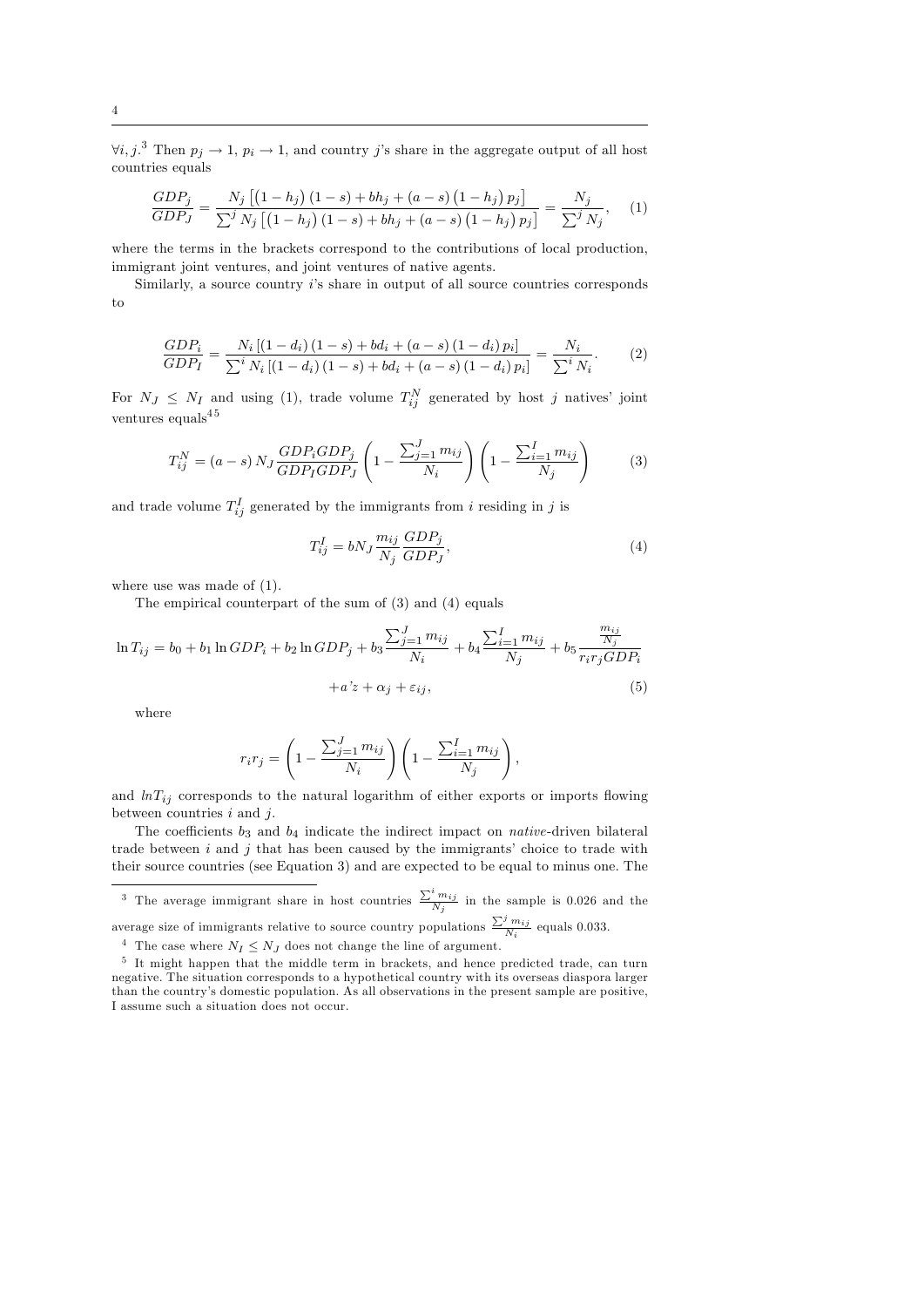coefficient  $b_3$  captures the effect on bilateral trade of source country diasporas located in other countries. The larger is the overall diaspora relative to the population of the country of origin, the lower are the chances of a host's *native* agents to find a match in the concerned source country. Since  $b_3$  relates to the population of a source country  $N_i$ and approximates the potentially negative spillovers to native-driven bilateral trade, in the following I call the relative size of the diaspora  $\frac{\sum_{j=1}^{J} m_{ij}}{N_i}$  the source country trade diversion term.

The coefficient  $b_4$  captures the role of the overall share of immigrants in host j's population. Using the logic of the present empirical model, the more immigrants in a given host country that match with agents in their countries of origin, the lower will be the probability of the host's *native* agents trading with a given trade partner. For these reasons, I label the overall immigrant share in host j's population  $\frac{\sum_{i=1}^{I} m_{ij}}{N_j}$  the host country trade diversion term.

The coefficient  $b_4$  reflects the direct trade contribution by immigrants from i located in j (see also Equation 4) and is expected to be positive. As the coefficient  $b_4$  reflects direct positive immigrant effects on trade, the corresponding term will be referred to as the trade creation term.

The vector  $z$  is a  $k \times 1$  vector of additional explanatory variables that vary either at the level of host j, source i, or at the level of country pairs ij. The vector includes the natural logartihms of GDP per capita, share of exports in GDP, the Heritage Foundation measure of institutional quality, and dummies for colonial past, common language, shared border and trade agreement between both partners.

The error term has two components;  $\varepsilon_{ij}$  is a random term specific to individual country pairs ij and independent of other errors. An error term  $\alpha_j$  is correlated within host country j. If common group errors  $\alpha_j$  have not been controlled for, the resulting standard error estimates might suffer from a notable downward bias (Moulton 1986). I thus allow for a more general covariance structure and heteroscedasticity of  $\alpha_i$  as proposed by Liang and Zeger (1986).

Silva and Tenreyro (2006) propose an alternative estimator that deals with general heteroscedasticity in log-linearized models. Their pseudo-maximum likelihood (PML) estimator provides consistent estimates under heteroscedasticity and will serve as a benchmark for following the calculations of shares of immigrant-driven trade and trade spillovers.

Finally, I employ the 2-step estimation approach developed by Donald and Lang (2007) for the case of common-group errors and small numbers of groups. The twostep procedure starts with the OLS regression of the natural logarithm of bilateral exports/imports on variables differing across country pairs  $ij$ , country j- and i-fixed effects:

1st stage: 
$$
\ln T_{ij} = \mathbf{x}'_{ij}b + a_0 \frac{m_{ij}}{r_i r_j GDP_i} + d'_i + d'_j + \varepsilon_{ij}
$$
,

where the term following the coefficient  $a_0$  is the newly added share in the host population of a given immigrant stock relative to the country of origin  $GDP_i$ .

In the second stage, I run a feasible GLS with the relevant fixed effect coefficient estimates from the first stage as dependent variables and country  $i$ - (or  $j$ -) level variables on the right-hand side of the regression: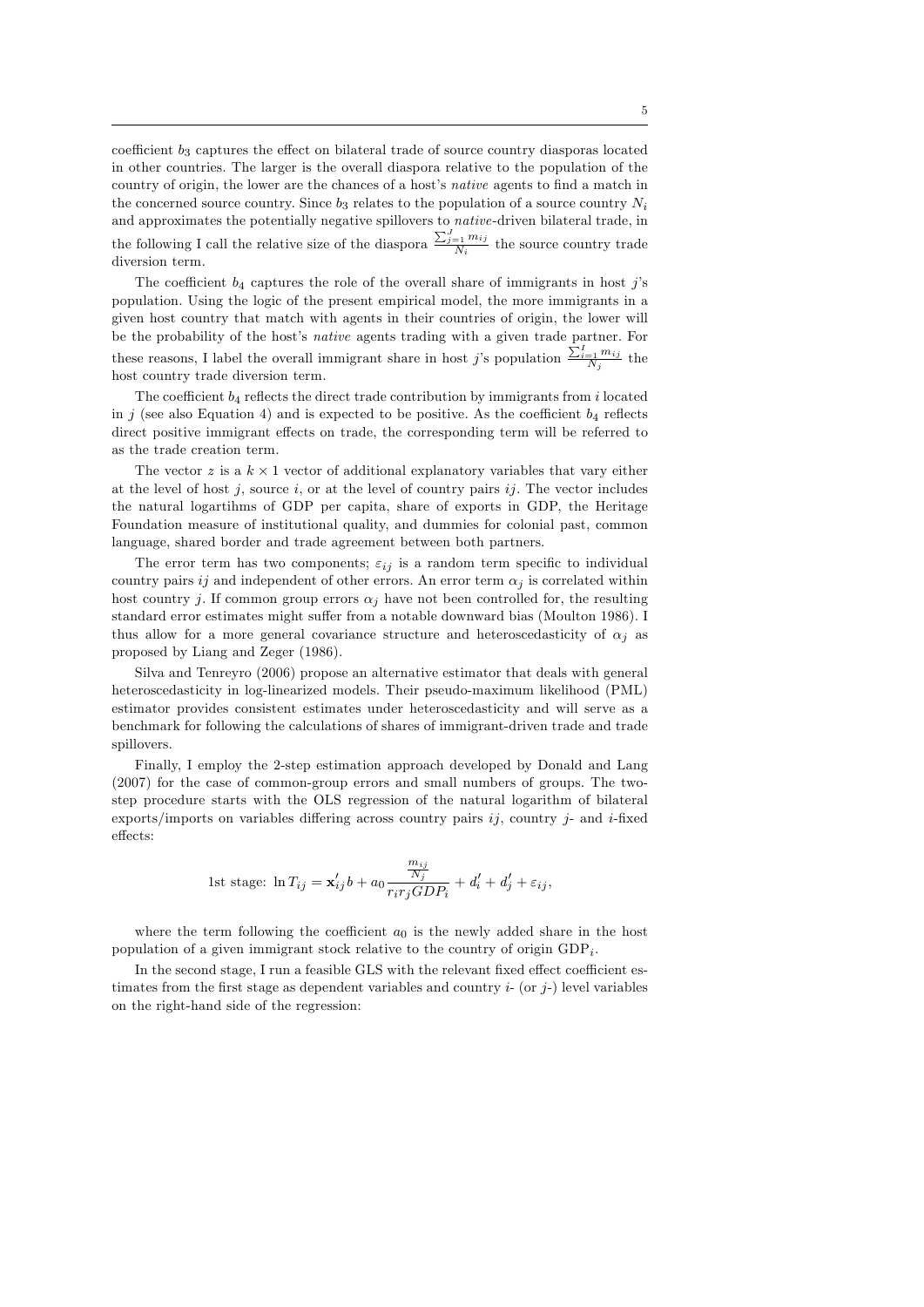2nd stage: 
$$
\hat{d}_j = c(J) + b_1 \ln GDP_j + \mathbf{x}'_j z + a_1 \frac{\sum_{i=1}^{I} m_{ij}}{N_j} + u_j, \ \text{var}(u_j) = \hat{\sigma}^2 I(J) + \Sigma_{\hat{d}_j}
$$
 (6)

and 
$$
\hat{d}_i = c(I) + b_2 \ln GDP_i + \mathbf{x}'_i w + a_2 \frac{\sum_{j=1}^J m_{ij}}{N_i} + u_i, \ v a \hat{r}(u_i) = \hat{\sigma}^2 I(I) + \sum_{\hat{d}_i},
$$
\n
$$
(7)
$$

where Equation 6 estimates the coefficient on the host trade diversion term, Equation 7 estimates the coefficient on the source trade diversion term, and  $\text{var}(u_{\{j,i\}})$ stands for the variance of the respective 2nd-stage error term  $u_{\{j,i\}}$ . The GLS procedure uses fixed effect covariance estimates  $\Sigma_{\{\hat{d}_j, \hat{d}_i\}}$  from the 1st stage for the construction of weights.<sup>6</sup>

## 4 Data

#### 4.1 Immigrants

The cross-country information on the numbers of foreign-born persons over 15 years of age for 21 OECD member countries was retrieved from the OECD Statistics Portal on Demography and Population (OECD 2008). The main advantage of the present dataset rests in the variation at both the source and host country levels, which permits the estimation of trade-diversion effects. This was not possible in empirical studies focusing exclusively on a single host country.

The data have been drawn from population registers, residence or work permits, surveys and censuses taking place usually every  $5$  or  $10$  years. Due to the different timing of censuses, the reference year varies between 1999 and 2002, depending on the specific country. The unknown populations have been distributed using countryof-origin shares in the total number of foreign born in a concerned host country. The new entities on territories of the former Soviet Union and Yugoslavia have not been included due to differences in aggregation across host countries.<sup>7</sup>

The figures for Germany were listed only by broad source regions instead of countries. For the Netherlands, the data included only all foreign born instead of those over 15 years of age. I replaced the data for Germany with figures from the Federal Statistical Office of Germany and, since the available data for both Germany and the Netherlands covered total foreign-born population only, I adjusted them by the shares of immigrants over 15 years of age in the total foreign-born population by source country as recorded for comparatively open Belgium.

### 4.2 Trade and remaining data

The data on bilateral exports and imports have been obtained from the Direction of Trade Statistics compiled by the International Monetary Fund. Five-year averages

 $6$  For more details see Donald and Lang (2007), p. 224-225.

<sup>7</sup> The post-communist countries (Poland, Hungary, the Czech Republic and Slovakia), Turkey and Mexico are labelled as source rather than host countries. The results with the abovementioned countries as hosts remain qualitatively similar to the main regression results and can be provided upon request.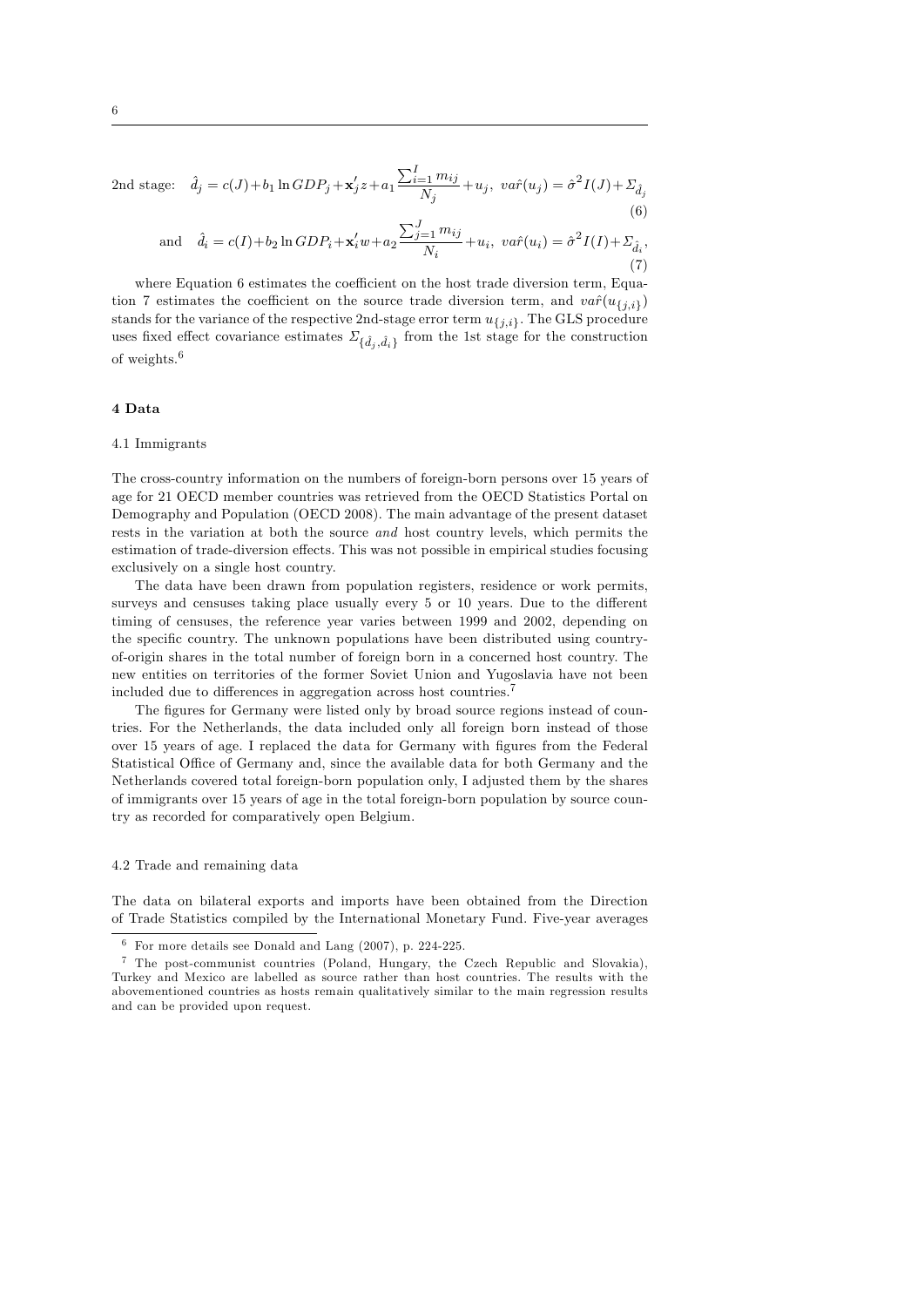of real trade volumes over 1999-2003 have been chosen to reduce the problem with zero observed exports and imports.<sup>8</sup> Finally, since the focus of the present study is immigrant networks and the home links of overseas Chinese communities quite likely cover both China and Hong Kong, the two entities are treated as a single country.

# [TABLE 1 ABOUT HERE]

The circle distance between capital cities was retrieved from Jon Haveman's web page<sup>9</sup> and added manually if values were missing. Dummies for common colonial past, language, and trade agreement were taken from Silva and Tenreyro (2009). As a measure of institutional quality, I use the five-year averages for countries  $i$  and  $j$  of the restricted Index of Economic Freedom produced by the Heritage Foundation. The Index of Economic Freedom over 1999-2003 compiles evaluations of nine areas essential for functioning market environment. The restricted version includes only those areas that most closely relate to institutional quality within a trade context  $\sim$  corruption, non-tariff trade barriers, rule of law, and regulatory burden  $-$  and omits fiscal burden, inflation, restrictions on banks, labor regulation, and government intervention. Finally, figures on population, GDP, GDP per capita, and export shares in hosts' GDP were collected from the World Development Indicators published by the World Bank. To avoid the potential endogeneity problem of the GDP variables, I use GDP and GDP per capita Ögures from 1998 as proxies. The main sample consists of 21 host countries and 117 source countries, generating an unbalanced cross-section dataset of 2,089 observations. Table 1 presents the summary statistics for key variables.

# 5 Estimation results

The estimated coefficients for the trade creation and diversion terms are reported in Table  $2^{1011}$  The first columns for both exports and imports display the estimates from the benchmark OLS regression with regional dummies for host and source countries and clustering by host country. In the following columns, I present the estimates using the PML approach, and the results from Donald and Langís (2007) 2-step procedure, where the trade creation estimates have been obtained in the 1st stage with host and source country fixed effects. Columns  $(3)$  and  $(6)$  merge the 2nd stage estimates of the host and source trade diversion terms for exports and imports.

<sup>8</sup> While 23 out of the total 2,089 sample observations on exports from host countries (i.e. roughly 1.4 percent) reported zero trade in at least one year over the 1999-2003 period, none of them did so for the whole five-year period. For imports to host countries the figures equalled 57 (i.e., 3.4 percent) and 18 respectively.

 $^9\,$  Jon Haveman's web page can be found at http://www.macalester.edu/research/economics/ PAGE/HAVEMAN/Trade.Resources/TradeData.html#Gravity.

 $10$  For Liang and Zeger's (1986) OLS estimation with clustering, Equation 5 has been supplied with regional dummies to control for possible correlation of explanatory variables with unobserved region characteristics. The two regional dummies for host countries correspond to North America and Europe. For source countries the regions are Northern Africa, Subsaharan Africa, the Gulf states, South Asia and South-East Asia, South America, Central America, and Central and Eastern Europe.

<sup>&</sup>lt;sup>11</sup> For complete estimation results please see Table A2 and Table A3 in the Appendix.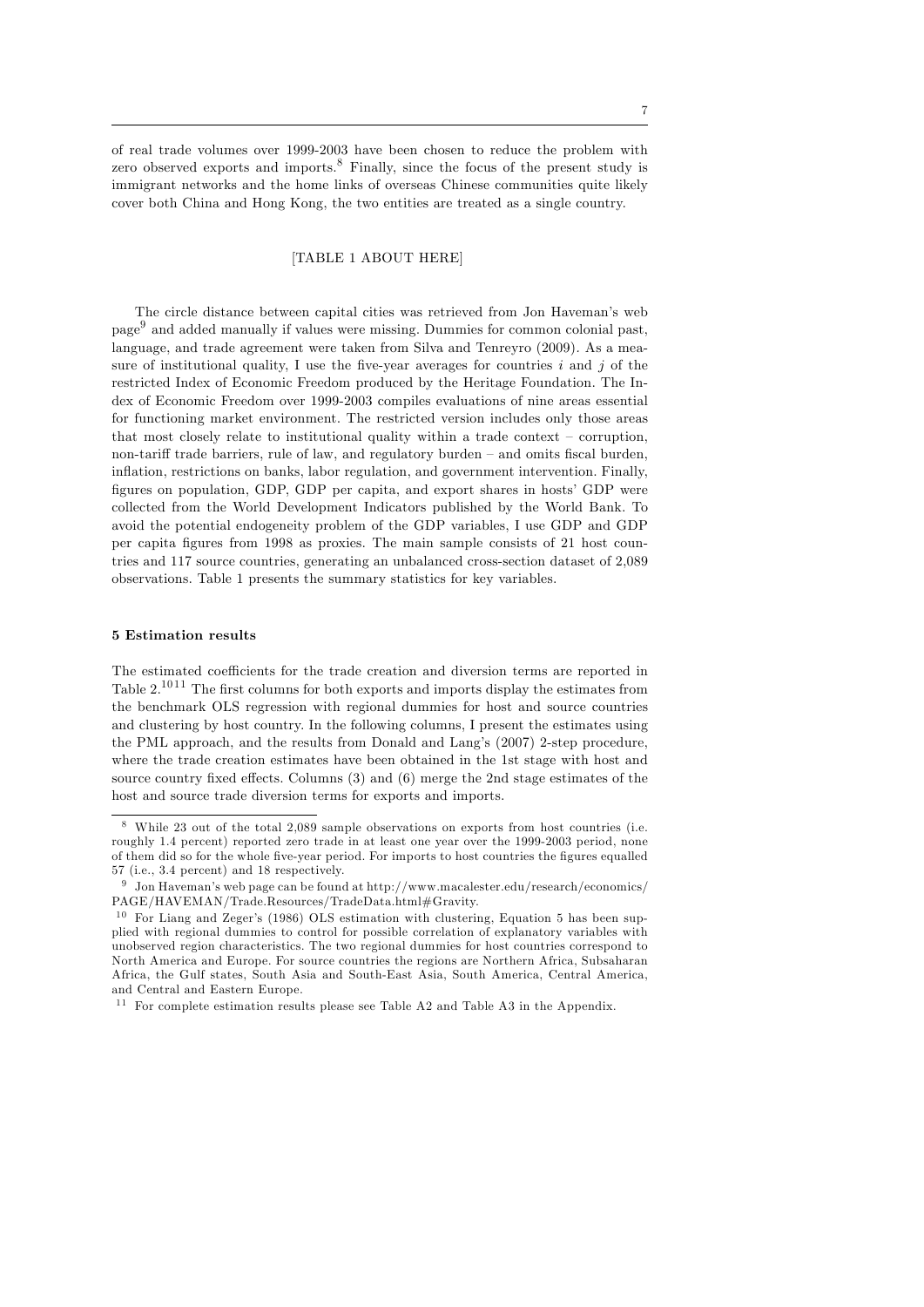Regardless of specification and direction of trade, the estimated coefficients on trade creation are positive, relatively stable, and significantly different from zero at the 1 percent significance level. While obtaining the elasticity of trade on migration is not as straightforward as in the studies employing the natural logarithm of immigrant variables,<sup>12</sup> the trade creation term allows the calculation of the share of aggregate trade attributable to immigrant populations. The estimated shares for individual host and source countries are presented in Table A1. For the OECD economies, the model predicts that immigrant links to the non-OECD country of origin account for as much as 10.98 percent of their aggregate exports to and 9.99 percent of aggregate imports from the source countries in the sample. The largest shares of immigrant-driven trade can be observed for the non-European OECD economies, while the shares for the European economies remain notably lower (with the sole exception of Austria).

The source trade diversion estimates are consistently negative and for all but the OLS results in columns  $(1)$  and  $(4)$  do not differ statistically from minus one as predicted by the model from Section 3. The evidence in favor of the trade diversion hypothesis is nonetheless not particularly strong, given that the coefficients are significantly negative only in the PML estimation. Using the PML estimates in columns 2 and 5, a one-percentage-point increase in the size of the total immigrant community  $\sum_{j=1}^{J} m_{ij}$ relative to the source country is population would result in a decrease in its *total* exports by roughly 1.75 percent and its total imports by 2.28 percent on average. The calculations of trade shares based on the trade creation estimates in Table 2 thus represent an upper bound for the contribution of immigrant links to international trade.

Contrary to (Dolman 2007), the sign and statistical significance of the host diversion estimates does not support the trade diversion argument outlined in Section 3. The host diversion estimates are nonetheless merely indicative given the relatively low number of host countries.

The next section focuses on the robustness of the results.

# [TABLE 2 ABOUT HERE]

# 6 Sensitivity analysis

While previous studies on immigrant networks have avoided the endogeneity issue, the potential endogeneity concerns might cast some doubt on the presented results. Over time, trade partners could learn about the living conditions in the host country and might pass the information further to potential migrants. Growing bilateral trade might likewise provide employment opportunities within the immigrant communities engaged in trading and thus reduce the ex ante uncertainty of agents considering migration. Similar reasoning seems to be in line with the findings of the literature on international migration (e.g., Mayda 2005).

Indeed, finding a suitable instrument for the trade creation variable proves to be a daunting task. An exception is the study of (Javorcik et al. 2006) on migrant networks links and foreign direct investment. The authors use the natural logarithm of population

 $12$  The results using the natural logarithm of immigrant stock are listed in Table 3.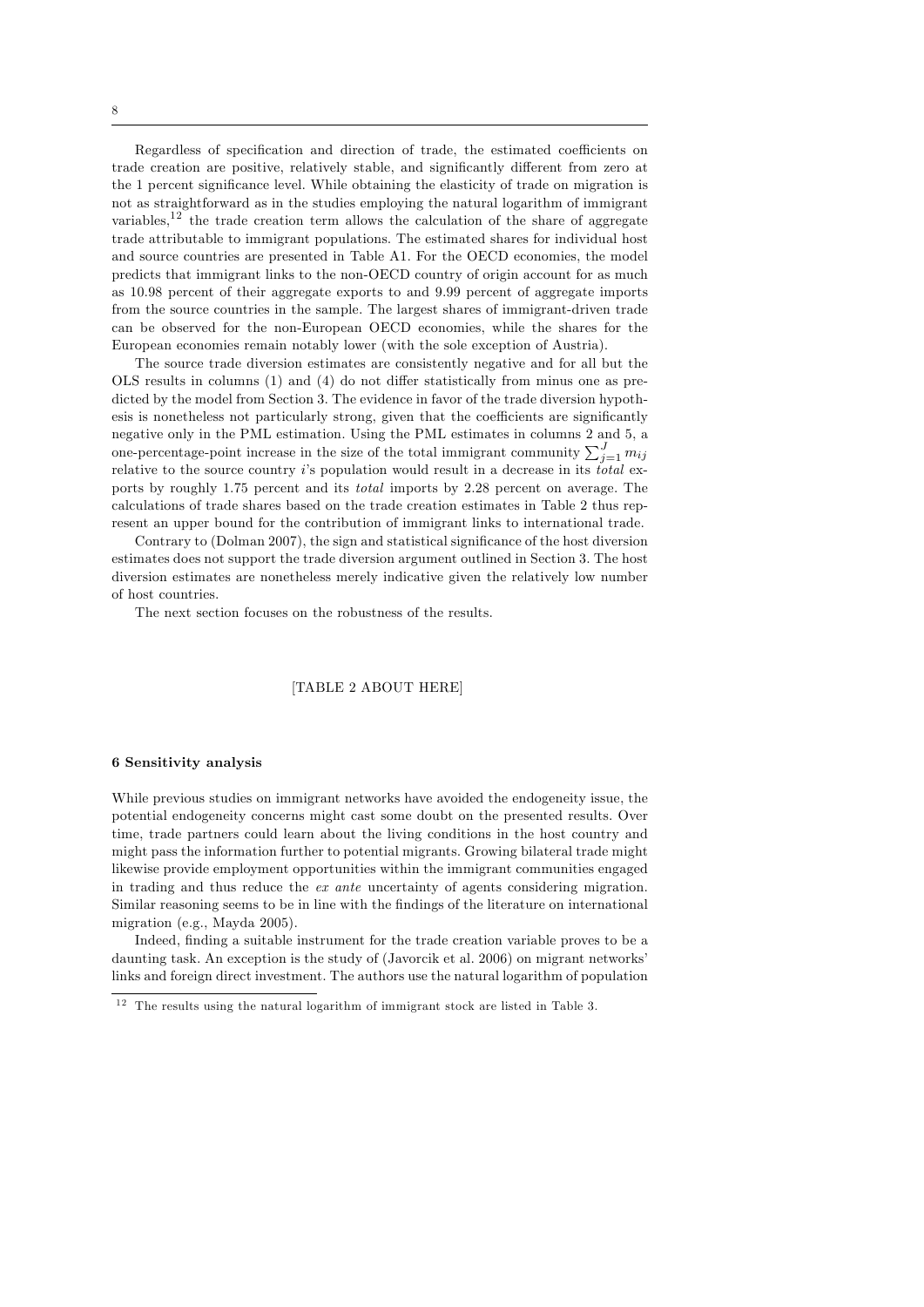density and the share of passport costs in real GDP per capita in the source country from (McKenzie 2005), both identified as significant push factors for migration. For the present purposes, however, the correlations between the trade creation variable, population density in the source country, and passport costs seem to be negligible and in the former case even with the opposite sign. Instead of the trade creation term I use the natural logarithm of immigrant stock as the instrumented variable.

Columns 3 and 6 in Table 3 contain the estimates for the 2SLS regressions using the instruments from (McKenzie 2005). The Wald test rejected the null hypothesis of weak instruments at the 5-pecent level of significance for both directions of trade. The levels of Durbin's  $\chi^2$  and Wu-Hausman's statistics support the exogeneity of the natural logarithm of immigrant stock. The 2SLS estimates also provide further supportive evidence for the source trade diversion term, which is negative and statistically different from zero at least at the 5-percent level.

In order to provide a comparison with the results in the existing literature, the table also contains the estimates from the OLS regression with regional dummies and the PML estimates. Using the OLS figures from Table 3, the elasticity of trade on migration equals 0.179 for exports and 0.222 for imports, which is consistent with previous Öndings. For example, a static version of the model by Girma and Yu (2002) produces a 1.6 percent increase in UK exports and a 1 percent rise in UK imports from non-Commonwealth countries following a 10-percent increase in immigrant stock, Head and Ries (1998) Önd a 1-1.3 percent boost for Canadian bilateral exports and 3.1-3.9 percent for imports, and the study on U.S. exports by Herander and Saavedra (2005) reports 1.6 percent.

# [TABLE 3 ABOUT HERE]

The potential endogeneity of the trade diversion terms seems to be of minor relevance. The trade diversion variables relate the total immigrant shares in host and source population to *bilateral* trade. If bilateral trade between countries  $i$  and  $j$  promotes international migration between the two economies, but not between the host or source country and other economies, its contribution to the total immigration shares would be most likely negligible.<sup>13</sup> Moreover, the mutual relationship between the immigration shares and bilateral trade should be positive, whereas the trade diversion terms establish a negative link. Hence, if anything, the endogeneity would underestimate the impact of trade diversion by immigrant networks.

## 7 Conclusion

The results from previous sectors indicate that the contribution of immigrant networks to trade seems to be non-negligible and might in some cases reach more than 20 percent of the host countryís aggregate trade. The immigrant-driven welfare improvements will, however, tend to be lower, as the study Önds some evidence in favor of negative spillovers to host and source countriesí trade with other trade partners. While immigrant networks can mitigate some informal barriers to trade (e.g., the lack of information on foreign markets or ineffective contract enforcement institutions), the

<sup>&</sup>lt;sup>13</sup> The shares in the host population for the largest source country  $i$  do not exceed 2.1 percent.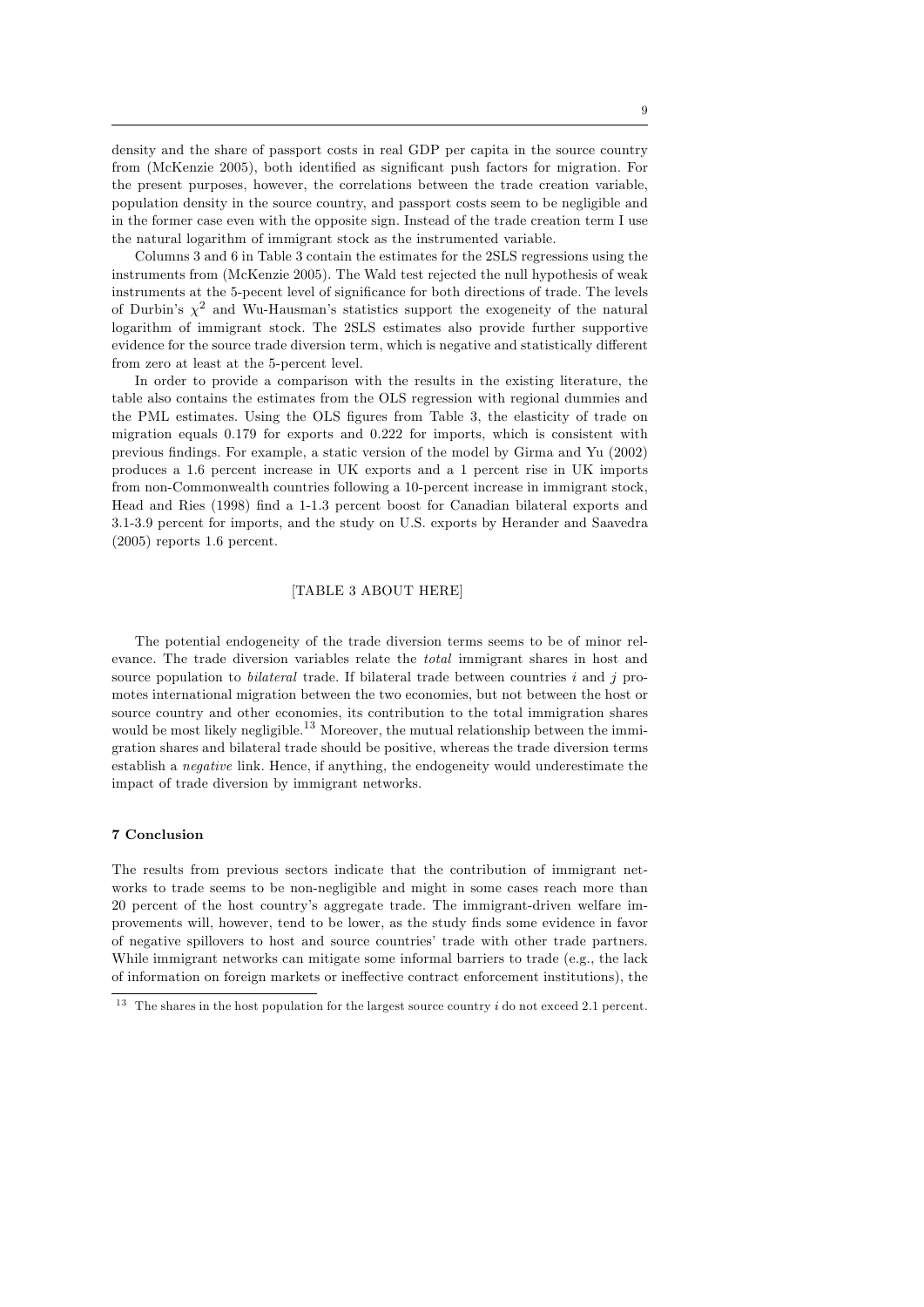same networks' advantages coupled with the pervasive presence of informal trade barriers might lead to shifts in trade patterns. The mechanisms driving these negative trade spillovers, including the degree of sharing of immigrants' knowledge and enforcement mechanisms with the rest of the host countryís population, provide a potentially fruitful area for future research.

More work also needs to be done in the search for valid instruments that could better capture potential endogeneity concerns relating to the immigrant network variables. Using the natural logarithm of immigrant stock as the instrumented variable, I find that immigrants facilitate trade even after controlling for potential endogeneity. The instruments borrowed from (McKenzie 2005), however, proved to be weak with respect to the alternative trade creation variable developed in Section 3.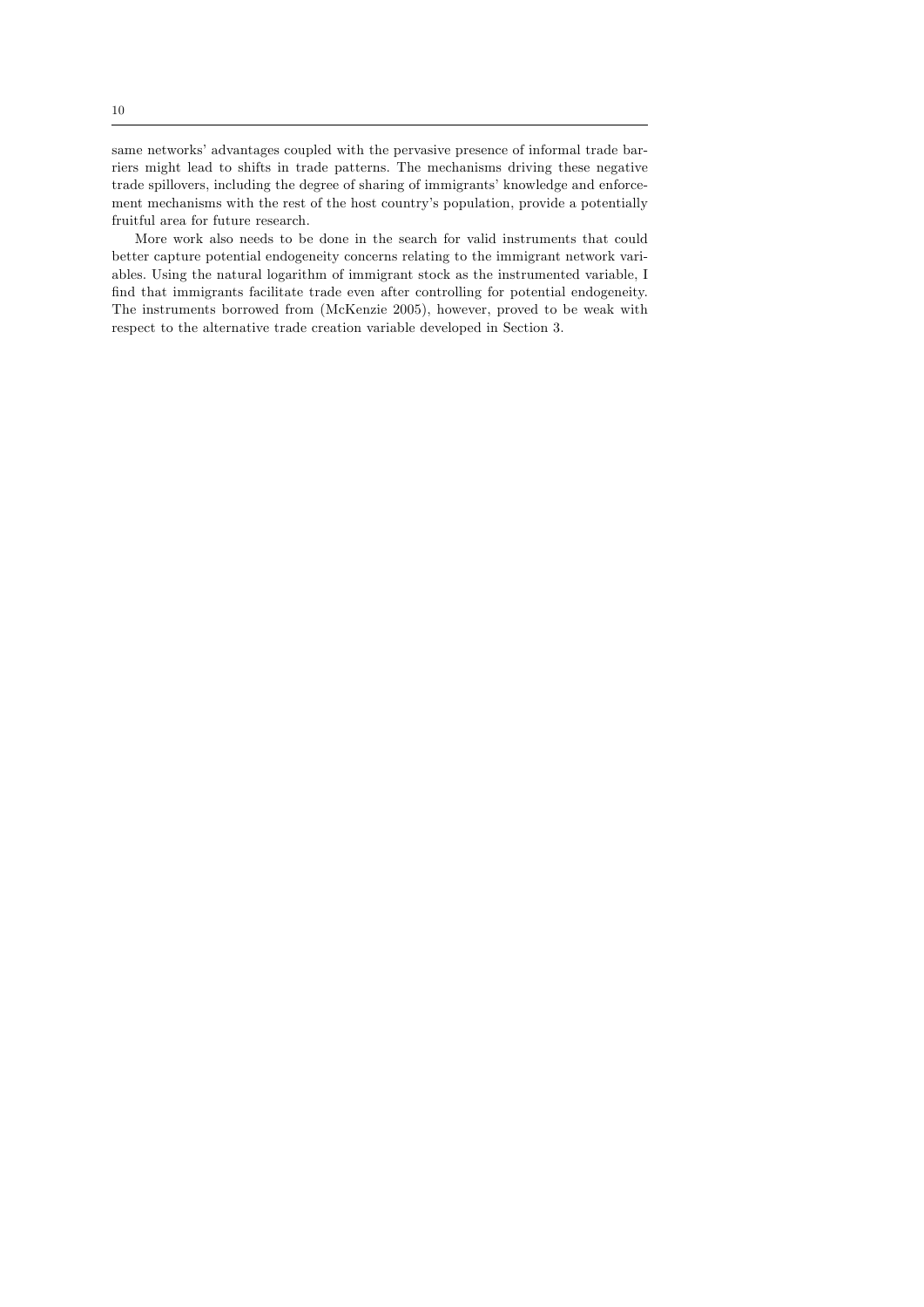# References

- 1. Bergstrand JH (1990) The Hecksher-Ohlin-Samuelson Model, the Linder Hypothesis and the Determinants of Intra-industry Trade. Econ J 100: 1216-1229
- 2. Blanes JV (2005) Does Immigration Help to Explain Intra-Industry Trade? Evidence for Spain. Rev of World Econ 141(2): 244-270
- 3. Clarke JA, Hillberry HR (2009) Immigration and Trade in Recent Australian History. Department of Economics, University of Melbourne
- 4. Dolman B (2007) Patterns of Migration, Trade and Foreign Direct Investment across OECD Countries. DEGIT Conf Pap c012\_030, DEGIT, Dynamics, Economic Growth, and International Trade.
- 5. Donald GS, Lang K (2007) Inference with Difference-in-Differences and Other Panel Data. Rev of Econ and Stats 89(2): 221-233
- 6. Girma S, Yu Z (2002) The Link Between Immigration and Trade: Evidence from the U.K. Rev of World Econ 138: 115-130
- 7. Gould DM (1993) Immigrant Links to the Home Country: Empirical Implications for U.S. Bilateral Trade Flows. Rev of Econ and Stats 76: 302-316
- 8. Head K, Ries J (1998) Immigration and Trade Creation: Econometric Evidence from Canada. Can J of Econ 31: 47-62
- 9. Helliwell JF (1997) National Borders, Trade and Migration. Pac Econ Rev 3(3): 165-185
- 10. Herander GM, Saavedra AL (2005) Exports and the Structure of Immigrant-Based Networks: The Role of Geographic Proximity. Rev of Econ and Stats 87: 323-335
- 11. Javorcik BS et al (2006) Migrant Networks and Foreign Direct Investment. World Bank Pol Res Work Pap 4046
- 12. Liang YK, Zeger LS (1986) Longitudinal Data Analysis Using Generalized Linear Models. Biometrika, 73: 13-22
- 13. Mayda AM (2005) International Migration: A Panel Data Analysis of Economic and Non-Economic Determinants. IZA Disc Pap 1590, IZA Bonn
- 14. McKenzie DJ (2005) Paper Walls are Easier to Tear Down: Passport Costs and Legal Barriers to Emigration. World Bank Pol Res Work Pap 3783
- 15. Moulton RB (1986. Random Group Effects and the Precision of Regression Estimates. J of Econometrics 32: 385-397
- 16. OECD (2010) A Profile of Immigrant Populations in the 21st Century: Data from OECD Countries. http://www.oecd.org/document/51/0,3343,en\_2649\_39023663\_40644339\_1 \_1\_1 \_1,00.html. Accessed April 20 2010
- 17. Santos Silva JMC, Tenreyro S (2006) The Log of Gravity.Rev of Econ and Stats 88(4): 641-658
- 18. Trefler D (1995) The Case of the Missing Trade and Other Mysteries. Am Econ Rev 85(5): 1029-1046
- 19. Wagner D, Head K, Ries J (2002) Immigration and Trade of Provinces. Scott J of Pol Econ 49(5): 507-525
- 20. White R (2007a) An Examination of the Danish Immigrant-Trade Link. Int Migr 45(5): 61-86
- 21. White R (2007b) Immigrant-Trade Links, Transplanted Home-Bias and Network Effects. Appl Econ 39(7): 839-852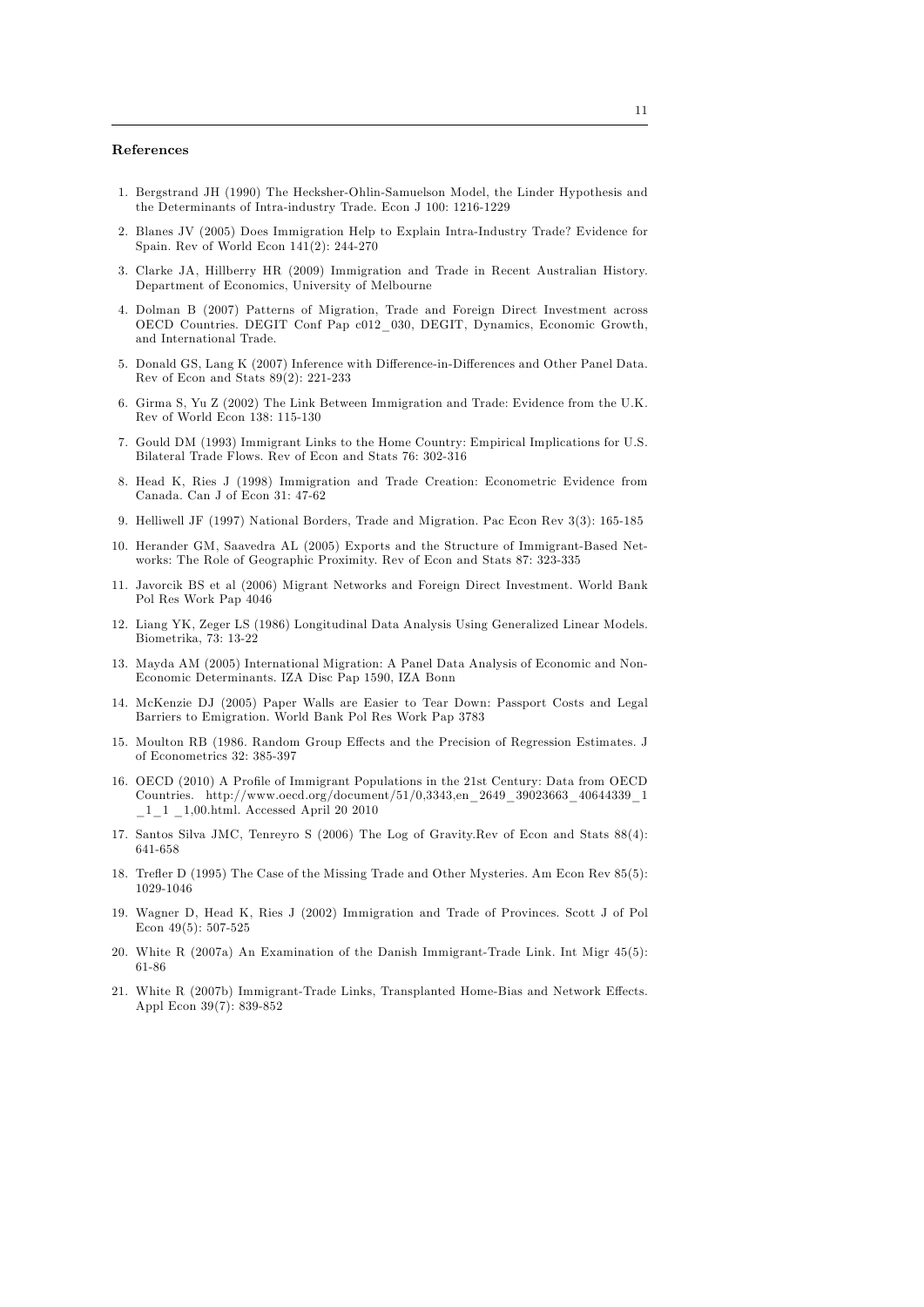|                                           |       | Table 1            |                       |           |            |
|-------------------------------------------|-------|--------------------|-----------------------|-----------|------------|
|                                           |       | Summary statistics |                       |           |            |
| Variable                                  | N     | Mean               | Standard<br>deviation | Minimum   | Maximum    |
| Imports <sub>ij</sub> (mln.1998 \$)       | 2,089 | 528.09             | 4,387.42              | $\Omega$  | 125,753.77 |
| Exports <sub>ij</sub> (mln.1998 \$)       | 2,088 | 376.61             | 2,736.64              | $\Omega$  | 94,501.85  |
| Immigrant stock $_{ii}$                   | 2,089 | 16,828.49          | 192,444.87            | $\theta$  | 8,250,913  |
| Trade creation <sub>ii</sub>              | 2,089 | 0.027              | 0.057                 | $\theta$  | 0.491      |
| Host diversion <sub>j</sub>               | 2,089 | 0.060              | 0.115                 | 0.001     | 0.777      |
| Source diversion,                         | 2,089 | 0.079              | 0.042                 | 0.007     | 0.160      |
| Host $GDP_i(\text{bln}.1998 \text{$ })    | 2,089 | 1,006.92           | 2,041.31              | 47.18     | 9,012.5    |
| Source $GDP_i(\text{bln}.1998 \text{ $})$ | 2,089 | 52.95              | 107.95                | 0.186     | 1027.52    |
| Host GDP/capita <sub>i</sub>              | 2,089 | 22,319.71          | 7,057.48              | 10,305.64 | 36,044.56  |
| Source $GDP/c$ apita <sub>i</sub>         | 2,089 | 3,109.07           | 5,063.40              | 99.62     | 29,230.43  |
| Distance <sub>ij</sub>                    | 2,089 | 6,888.21           | 3,864.18              | 216.87    | 19,158.67  |
| Export share host,                        | 2,089 | 37.28              | 18.89                 | 10.90     | 86.70      |
| Export share source,                      | 2,089 | 34.71              | 22.04                 | 5.60      | 124.50     |
| Institutional quality host,               | 2,089 | 76.63              | 5.85                  | 66.76     | 87.52      |
| Institutional quality source <sub>i</sub> | 2,006 | 50.22              | 12.92                 | 23.88     | 81.08      |
| $\mathrm{Colony}_{ij}$                    | 2,089 | 0.032              | 0.176                 | 0         |            |
| $\text{Language}_{ij}$                    | 2,089 | 0.124              | 0.329                 | $\theta$  | 1          |
| $Border_{ii}$                             | 2,089 | 0.005              | 0.072                 | $\theta$  | 1          |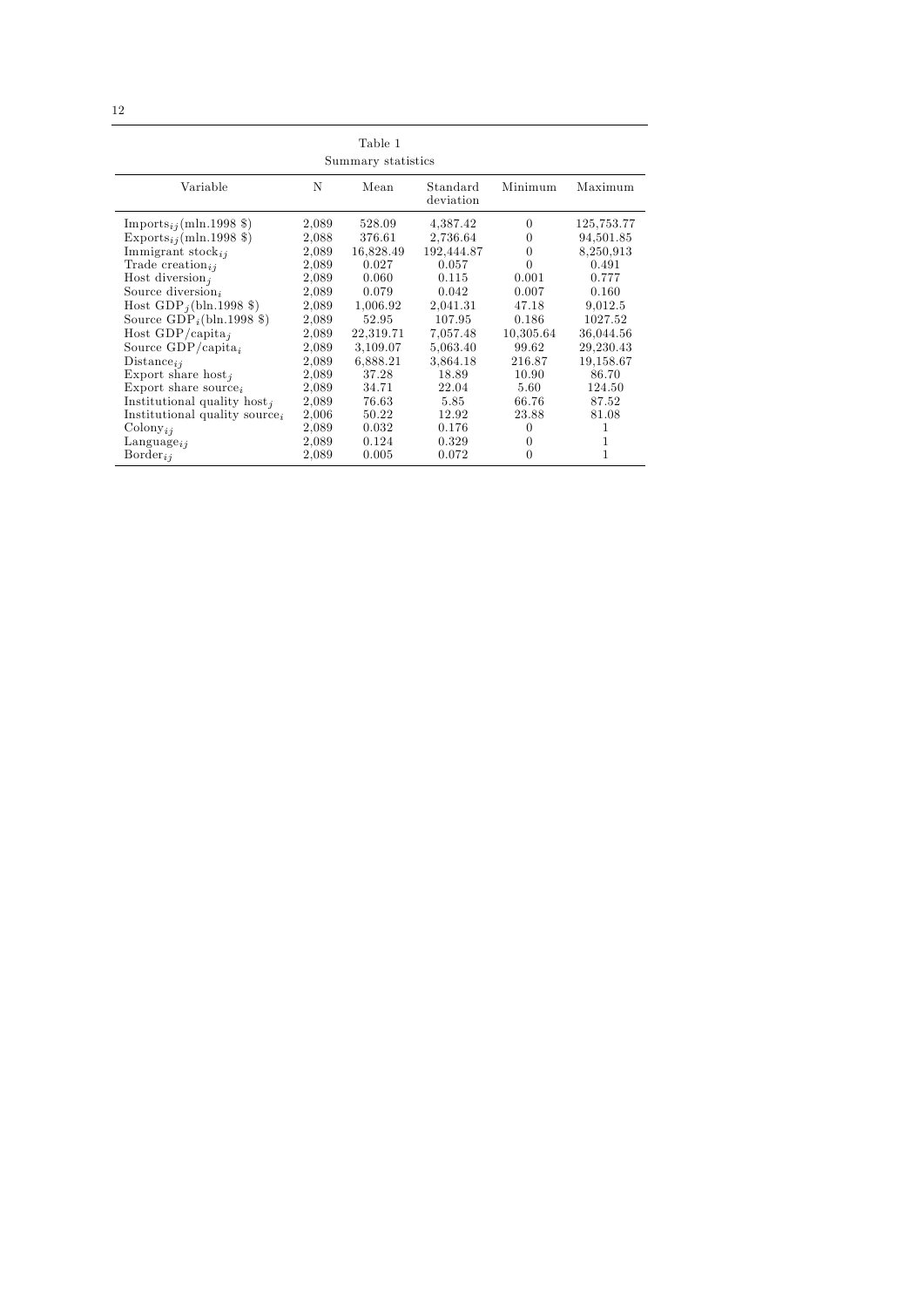| Table 2                      |                        |               |                   |  |  |  |
|------------------------------|------------------------|---------------|-------------------|--|--|--|
| Estimation results           |                        |               |                   |  |  |  |
|                              | Real exports 1999-2003 |               |                   |  |  |  |
|                              | $(1)$ OLS reg.         | $(2)$ PML     | $(3)$ 2-step est. |  |  |  |
|                              | dummies $i$ and $j$    | (S&T 2006)    | (D&L 2007)        |  |  |  |
| Trade creation <sub>ii</sub> | 4.041                  | 4.619         | 2.662             |  |  |  |
|                              | $(0.447)$ ***          | $(0.641)$ *** | $(0.403)$ ***     |  |  |  |
| Host diversion,              | $-1.125$               | $-0.981$      | 0.309             |  |  |  |
| Source diversion,            | (0.719)                | (1.371)       | (3.43)            |  |  |  |
|                              | $-0.274$               | $-1.749$      | $-0.298$          |  |  |  |
|                              | (0.242)                | $(0.805)$ **  | (0.425)           |  |  |  |
| $R^2$                        | 0.856                  | 0.937         | 0.961             |  |  |  |
| N                            | 2,006                  | 2,006         | 2,087             |  |  |  |
|                              | Real imports 1999-2003 |               |                   |  |  |  |
|                              | $(4)$ OLS reg.         | $(5)$ PML     | $(6)$ 2-step est. |  |  |  |
|                              | dummies $i$ and $j$    | (S&T 2006)    | (D&L 2007)        |  |  |  |
| Trade creation <sub>ii</sub> | 4.549                  | 3.657         | 2.636             |  |  |  |
|                              | $(0.746)$ ***          | $(0.934)$ *** | $(0.683)$ ***     |  |  |  |
| Host diversion,              | 1.427                  | 0.825         | 0.41              |  |  |  |
|                              | (1.199)                | (1.375)       | (4.751)           |  |  |  |
| Source diversion,            | $-0.064$               | $-2.283$      | $-0.154$          |  |  |  |
|                              | (0.41)                 | $(1.181)^*$   | (0.803)           |  |  |  |
| $R^2$                        | 0.748                  | 0.929         | 0.894             |  |  |  |
| N                            | 2,001                  | 2,006         | 2,082             |  |  |  |
|                              |                        |               |                   |  |  |  |

Note. \*\*\*,\*\*,\* - Significant at  $1\%$ ,  $5\%$ , and  $10\%$  respectively.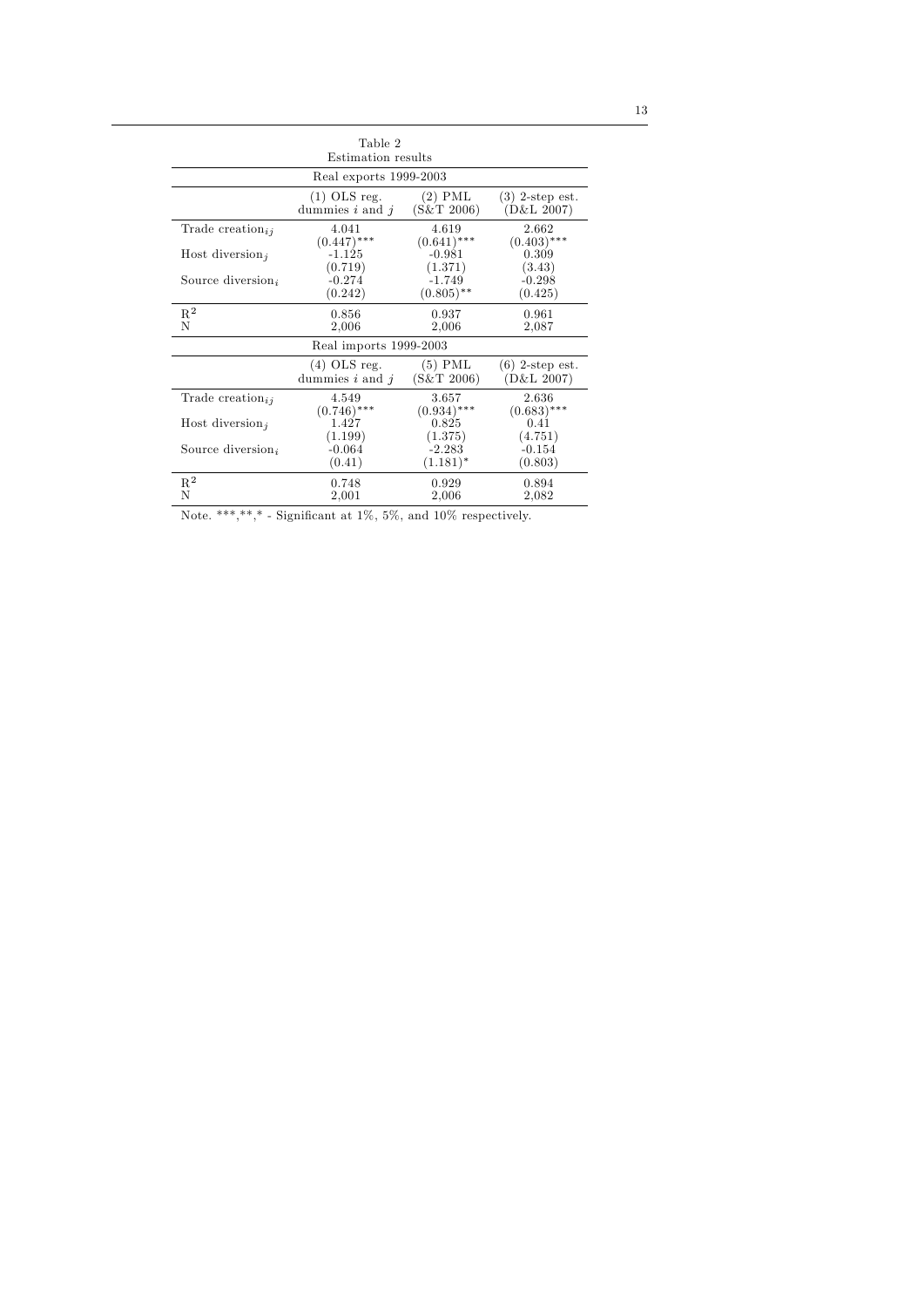| Table 3<br>Estimation results with $\ln(\text{Immigrant stock})$ |                                       |                         |                           |  |  |
|------------------------------------------------------------------|---------------------------------------|-------------------------|---------------------------|--|--|
|                                                                  | Real exports 1999-2003                |                         |                           |  |  |
|                                                                  | $(1)$ OLS reg.<br>dummies $i$ and $j$ | $(2)$ PML<br>(S&T 2006) | $(3)$ 2SLS                |  |  |
| $\text{Ln}(\text{Immigrant stock}_{ij})$                         | 0.179<br>$(0.014)$ ***                | 0.218<br>$(0.026)$ ***  | 0.204<br>$(0.072)$ ***    |  |  |
| Host diversion,                                                  | $-2.55$<br>$(0.723)$ ***              | $-2.36$<br>$(1.335)^*$  | $-5.798$<br>$(1.132)$ *** |  |  |
| Source diversion <sub>i</sub>                                    | $-0.389$<br>(0.238)                   | -1.019<br>(0.633)       | $-0.652$<br>$(0.292)$ **  |  |  |
| $R^2$<br>N                                                       | 0.862<br>2,006                        | 0.943<br>2,006          | 0.893<br>1,125            |  |  |
| Endogeneity tests:                                               | 2SLS Wald test for weak instruments:  |                         |                           |  |  |
|                                                                  | 0.188<br>0.184                        |                         |                           |  |  |
|                                                                  | Real imports 1999-2003                |                         |                           |  |  |
|                                                                  | $(4)$ OLS reg.<br>dummies $i$ and $j$ | $(5)$ PML<br>(S&T 2006) | $(6)$ 2SLS                |  |  |
| $\text{Ln}(\text{Immigrant stock}_{ii})$                         | 0.222<br>$(0.024)$ ***                | 0.169<br>$(0.034)$ ***  | 0.362<br>$(0.121)$ ***    |  |  |
| Host diversion,                                                  | $-0.428$<br>(1.213)                   | $-0.209$<br>(1.443)     | $-2.487$<br>(1.917)       |  |  |
| Source diversion,                                                | $-0.224$<br>(0.406)                   | $-2.052$<br>$(1.188)^*$ | $-2.12$<br>$(0.501)$ ***  |  |  |
| $R^2$<br>N                                                       | 0.754<br>2,001                        | 0.932<br>2,006          | 0.79<br>1,121             |  |  |
| 2SLS Wald test for weak instruments:<br>Endogeneity tests:       | 37.579**                              |                         |                           |  |  |
|                                                                  | 0.381<br>0.372                        |                         |                           |  |  |

Note. \*\*\*,\*\*,\* - Significant at 1%, 5%, and 10% respectively.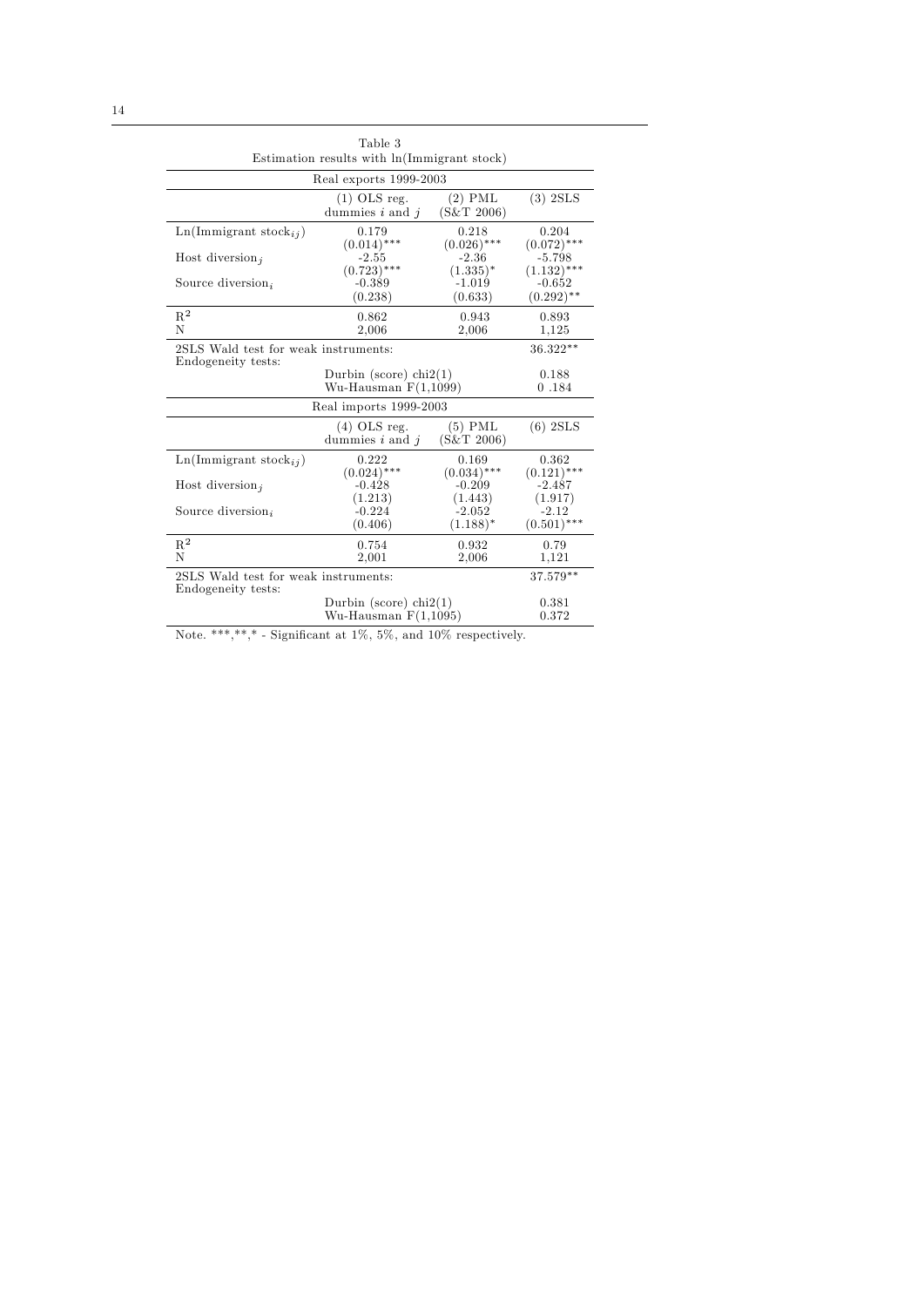| Exports and imports shares attributable to immigrant links (in $\%$ ) |                                                |                                               |                                                                     |                                                         |                                                           |
|-----------------------------------------------------------------------|------------------------------------------------|-----------------------------------------------|---------------------------------------------------------------------|---------------------------------------------------------|-----------------------------------------------------------|
| Country                                                               | Exports                                        | Imports                                       | Country                                                             | Exports                                                 | Imports                                                   |
| Australia                                                             | 19.64                                          | 18.66                                         | Burkina Faso                                                        | 4.37                                                    | 7.3                                                       |
| Austria                                                               | 31.97                                          | 22.66                                         | Burundi                                                             | 11.76                                                   | 15.85                                                     |
| Belgium                                                               | 4.37                                           | 3.1                                           | Cambodia                                                            | 33.23                                                   | 28.58                                                     |
| Canada                                                                | 20.52                                          | 21.64                                         | Cameroon                                                            | 6.45                                                    | 9.98                                                      |
| Denmark                                                               | 5.25                                           | 3.56                                          | Chad                                                                | 4.61                                                    | 7.72                                                      |
| Finland                                                               | 0.69                                           | 0.58                                          | Chile                                                               | 2.54                                                    | 3.2                                                       |
| France                                                                | 4.59                                           | 3.46                                          | China                                                               | 12.5                                                    | 11.45                                                     |
| Germany                                                               | 2.51                                           | 2.06                                          | Colombia                                                            | 6.7                                                     | 6.98                                                      |
| Greece                                                                | 6.53                                           | 4.4                                           | Congo                                                               | 20.88                                                   | 34.66                                                     |
| Ireland                                                               | 3.35                                           | 3.2                                           | Costa Rica                                                          | 6.37                                                    | 6.72                                                      |
| Italy                                                                 | 3.75                                           | 2.66                                          | Cote d'Ivoire                                                       | 5.55                                                    | 9.33                                                      |
| Japan                                                                 | 4.39                                           | 3.74                                          | Croatia                                                             | 19.08                                                   | 30.43                                                     |
| The Netherlands                                                       | 8.56                                           | 5.43                                          | Czech Rep.                                                          | 12.7                                                    | 18.6                                                      |
| New Zealand                                                           | 19.09                                          | 19.43                                         | Dem.Rp.Congo                                                        | 12.86                                                   | 19.12                                                     |
| Norway                                                                | 5.02                                           | 3.97                                          | Djibouti                                                            | 13.58                                                   | 23.46                                                     |
| Portugal                                                              | 1.21                                           | 0.98                                          | Dominican Rep.                                                      | 34.36                                                   | 37.37                                                     |
| Spain                                                                 | 6.73                                           | 3.68                                          | Ecuador                                                             | 26.05                                                   | 32.62                                                     |
| Sweden                                                                | 7.34                                           | 5.34                                          | Egypt                                                               | 2.71                                                    | 3.37                                                      |
| Switzerland                                                           | 10.32                                          | 7.2                                           | El Salvador                                                         | 11.48                                                   | 9.7                                                       |
| UК                                                                    | 7.32                                           | 6.09                                          | Eq. Guinea                                                          | 0.95                                                    | 1.27                                                      |
| USA                                                                   | 19.19                                          | 14.56                                         | Ethiopia                                                            | 14.52                                                   | 17.27                                                     |
| Albania<br>Algeria<br>Angola<br>Argentina<br>Armenia<br>Azerbaijan    | 18.24<br>2.89<br>4.47<br>0.78<br>28.06<br>4.69 | 19.72<br>4.18<br>6.72<br>0.9<br>28.19<br>5.29 | Fiji<br>Gåbon<br>Gambia<br>Georgia<br>Ghana.<br>Guatemala<br>Guinea | 26.98<br>2.31<br>28.81<br>3.82<br>29.66<br>28.4<br>6.97 | 29.14<br>4.28<br>36.26<br>3.97<br>35.21<br>30.41<br>10.07 |
| Bahamas                                                               | 10.91                                          | 12.85                                         | Guinea-Bissau                                                       | 8.9                                                     | 13.84                                                     |
| Bahrain                                                               | 1.07                                           | 1.35                                          | Guyana                                                              | 7.94                                                    | 10.77                                                     |
| Bangladesh                                                            | 5.31                                           | 5.84                                          | Haiti                                                               | 11.43                                                   | 16.6                                                      |
| <b>Barbados</b>                                                       | 43.09                                          | 47.37                                         | Honduras                                                            | 39.03                                                   | 42.33                                                     |
| Belarus                                                               | 3.39                                           | 3.53                                          | Hungary                                                             | 9.39                                                    | 14.13                                                     |
| Belize                                                                | 16.06                                          | 16.77                                         | Iceland                                                             | 3.77                                                    | 6.88                                                      |
| Benin                                                                 | 7.42                                           | 12.84                                         | India                                                               | 4.06                                                    | 3.83                                                      |
| <b>Bolivia</b>                                                        | 7.87                                           | 8.15                                          | Indonesia                                                           | 1.75                                                    | 2.13                                                      |
| Bosnia                                                                | 29.45                                          | 33.14                                         | Iran                                                                | 4.9                                                     | 5.41                                                      |
| Brazil                                                                | 0.6                                            | 0.77                                          | Israel                                                              | 1.34                                                    | 1.41                                                      |
| Bulgaria                                                              | 10.42                                          | 13.65                                         | Jordan                                                              | 7.36                                                    | 7.84                                                      |

Table A1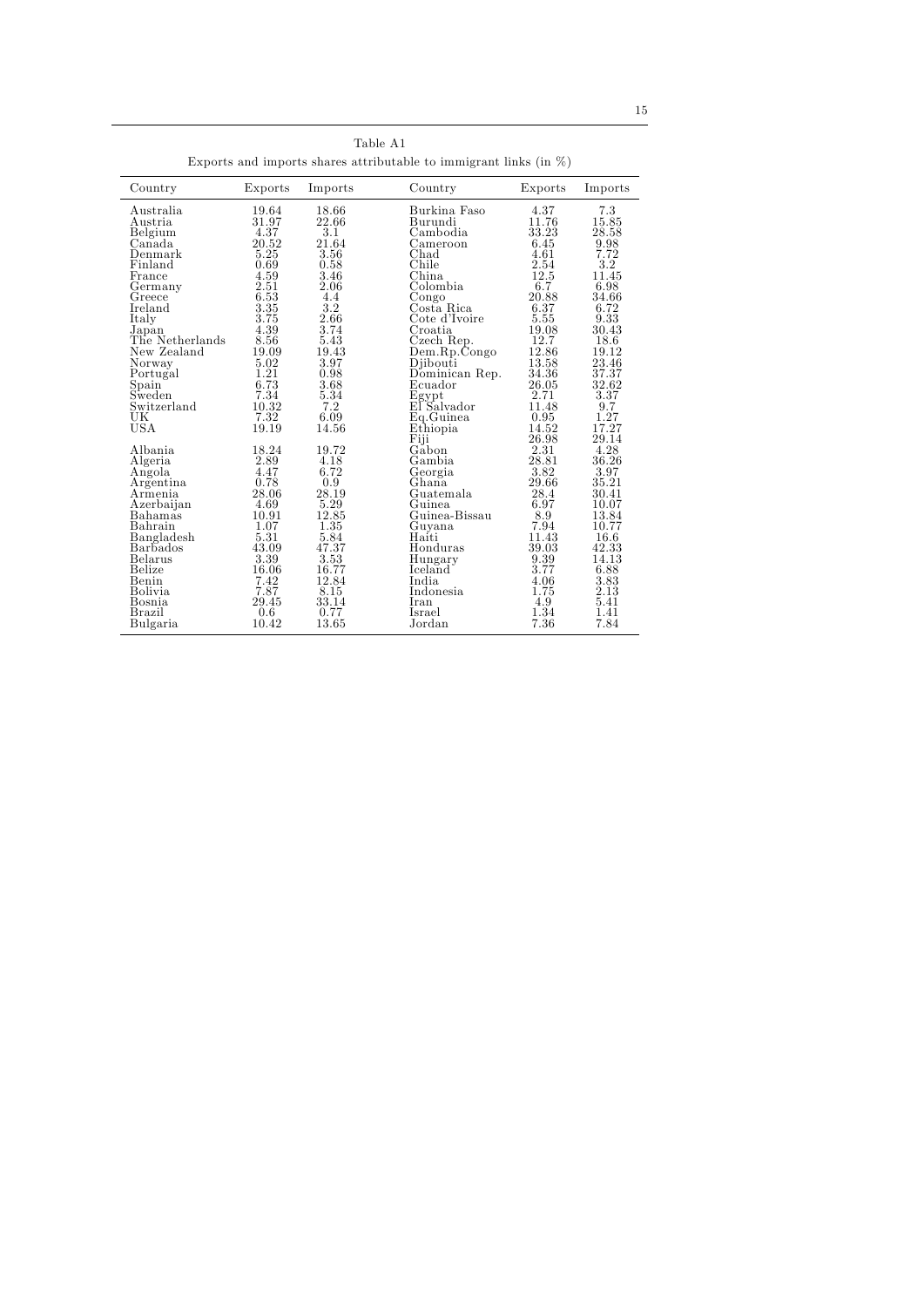| Exports and imports shares attributable to immigrant links (in $\%$ ) |         |         |                  |         |         |
|-----------------------------------------------------------------------|---------|---------|------------------|---------|---------|
| Country                                                               | Exports | Imports | Country          | Exports | Imports |
| Kazakhstan                                                            | 3.35    | 4.8     | Slovenia.        | 10.47   | 16.85   |
| Kenya                                                                 | 13.04   | 17.48   | South Africa     | 2.97    | 4.04    |
| Korea                                                                 | 2.39    | 2.47    | Sri Lanka        | 18.87   | 23.6    |
| Kuwait                                                                | 0.92    | 0.97    | Sudan            | 4.07    | 4.9     |
| Kyrgyzstan                                                            | 6.25    | 8.39    | Suriname         | 22.04   | 25.37   |
| Laos                                                                  | 6.63    | 7.8     | Syria            | 6.39    | 8.05    |
| Lebanon                                                               | 17.6    | 21.18   | Tajikistan       | 4.34    | 4.82    |
| Madagascar                                                            | 2.63    | 4.1     | Tanzania         | 8.6     | 10.44   |
| Malawi                                                                | 9.86    | 13.83   | Thailand         | 1.91    | 2.09    |
| Malaysia                                                              | 2.24    | 2.76    | Togo             | 20.34   | 30.35   |
| Mali                                                                  | 28.22   | 45.93   | Trinidad and Tbg | 38.07   | 41.81   |
| Malta                                                                 | 25.89   | 33.01   | Tunisia          | 9.11    | 14.64   |
| Mauritania                                                            | 15.86   | 25.42   | Turkey           | 4.88    | 7.66    |
| Mauritius                                                             | 22.69   | 33.46   | Turkmenistan     | 1.04    | 1.36    |
| Mexico                                                                | 25.67   | 27.92   | Uganda           | 16.63   | 22.38   |
| Mongolia                                                              | 3.42    | 3.83    | Untd Arab Em.    | 0.21    | 0.24    |
| Morocco                                                               | 23.99   | 34.61   | Uruguay          | 2.53    | 3.16    |
| Mozambique                                                            | 3.06    | 4.33    | Uzbekistan       | 1.79    | 1.76    |
| Nepal                                                                 | 3.79    | 4.21    | Venezuela        | $1.6\,$ | 1.94    |
| Nicaragua                                                             | 51.13   | 55.49   | Vietnam          | 27.57   | 24.3    |
| Niger                                                                 | 3.55    | 5.77    | Yemen            | 3.81    | 4.31    |
| Nigeria                                                               | 5.45    | 6.33    | Zambia           | 11.54   | 15.68   |
| Oman                                                                  | 0.16    | 0.21    | Zimbabwe         | 9.09    | 12.51   |
| Pakistan                                                              | 8.22    | 9.38    |                  |         |         |
| Panama                                                                | 15.94   | 17.8    |                  |         |         |
| Papua N. Guin.                                                        | 1.52    | 2.16    |                  |         |         |
| Paraguay                                                              | 2.42    | 2.44    |                  |         |         |
| Peru                                                                  | 6.85    | 7.14    |                  |         |         |
| Philippines                                                           | 19.28   | 17.91   |                  |         |         |
| Poland                                                                | 6.71    | 8.21    |                  |         |         |
| Romania                                                               | 10.65   | 13.82   |                  |         |         |
| Russia                                                                | 1.66    | 1.67    |                  |         |         |
| Rwanda                                                                | 6.87    | 9.28    |                  |         |         |
| Samoa                                                                 | 11.18   | 12.99   |                  |         |         |
| Saudi Arabia                                                          | 0.16    | 0.17    |                  |         |         |
| Senegal                                                               | 10.46   | 15.58   |                  |         |         |
| Sierra Leone                                                          | 34.64   | 39      |                  |         |         |
| Slovak Rep.                                                           | 10.99   | 15.64   |                  |         |         |

Table A1 continued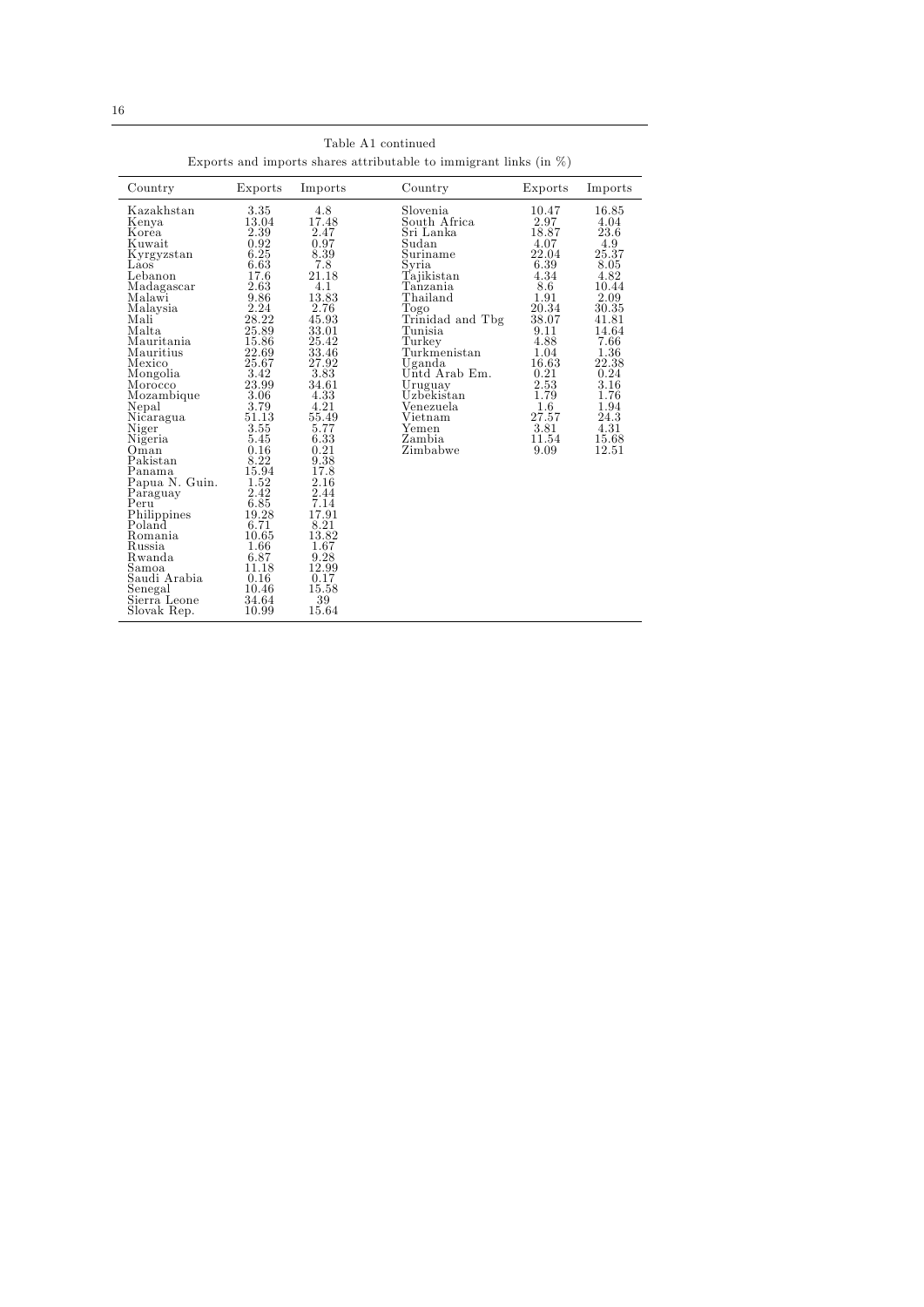| Real exports 1999-2003<br>$(1)$ OLS reg.<br>$(2)$ PML<br>$(3)$ 2-step est.                                                  |  |
|-----------------------------------------------------------------------------------------------------------------------------|--|
|                                                                                                                             |  |
| (S&T2006)<br>(D&L 2007)<br>dummies $i$ and $j$                                                                              |  |
| Trade creation <sub>ii</sub><br>4.041<br>4.619<br>2.662<br>$(0.641)$ ***<br>$(0.403)$ ***<br>$(0.447)$ ***                  |  |
| Host diversion,<br>$-1.125$<br>$-0.981$<br>0.309<br>(0.719)<br>(1.371)<br>(3.43)                                            |  |
| Source diversion <sub>i</sub><br>$-0.274$<br>$-0.298$<br>$-1.749$<br>(0.242)<br>$(0.805)$ **<br>(0.425)                     |  |
| $ln(Host GDP_i)$<br>1.238<br>1.259<br>1.069<br>$(0.031)$ ***<br>$(0.05)$ ***<br>$(0.164)$ ***                               |  |
| $ln(Source GDP_i)$<br>1.029<br>1.023<br>0.917<br>$(0.02)$ ***<br>$(0.032)$ ***<br>$(0.037)$ ***                             |  |
| $ln(Host GDP/cap_i)$<br>$-0.045$<br>$-0.086$<br>$-0.365$<br>(0.099)<br>(0.192)<br>(0.485)                                   |  |
| $ln(Source GDP/cap_i)$<br>0.022<br>0.231<br>$-0.02$<br>$(0.074)$ ***<br>(0.039)<br>(0.07)                                   |  |
| $ln(Distance_{ij})$<br>$-0.965$<br>$-0.712$<br>$-1.186$<br>$(0.089)$ ***                                                    |  |
| $(0.047)$ ***<br>$(0.051)$ ***<br>HF Index $Host_i$<br>0.022<br>0.008<br>$-0.01$<br>(0.029)                                 |  |
| (0.006)<br>(0.007)<br>$HF$ Index Source <sub>i</sub><br>0.001<br>0.011<br>0.011<br>$(0.002)$ ***<br>$(0.005)$ **<br>(0.004) |  |
| Openess $Host_j$<br>0.024<br>0.02<br>0.026<br>$(0.002)$ ***<br>$(0.003)$ ***<br>$(0.009)$ ***                               |  |
| Openess Source <sub>i</sub><br>0.013<br>0.016<br>0.017<br>$(0.001)$ ***<br>$(0.002)$ ***<br>$(0.002)$ ***                   |  |
| $\mathrm{Colony}_{ii}$<br>0.296<br>0.002<br>0.699<br>$(0.131)$ ***<br>$(0.142)$ **<br>(0.149)                               |  |
| 0.376<br>0.352<br>0.292<br>$\text{Language}_{ij}$<br>$(0.074)$ ***<br>$(0.079)$ ***<br>$(0.133)$ ***                        |  |
| $\mathrm{Border}_{ii}$<br>0.507<br>0.712<br>0.794<br>$(0.197)$ ***<br>$(0.277)$ ***<br>(0.318)                              |  |
| Constant<br>$-0.166$<br>0.288<br>11.453<br>$(0.478)$ ***<br>(0.85)<br>(1.984)                                               |  |
| $\mathbf{R}^2$<br>0.856<br>0.937<br>0.961<br>N<br>2,087<br>2,006<br>2,006                                                   |  |

Note. \*\*\*,\*\*,\* - Significant at  $1\%$ ,  $5\%$ , and  $10\%$  respectively.